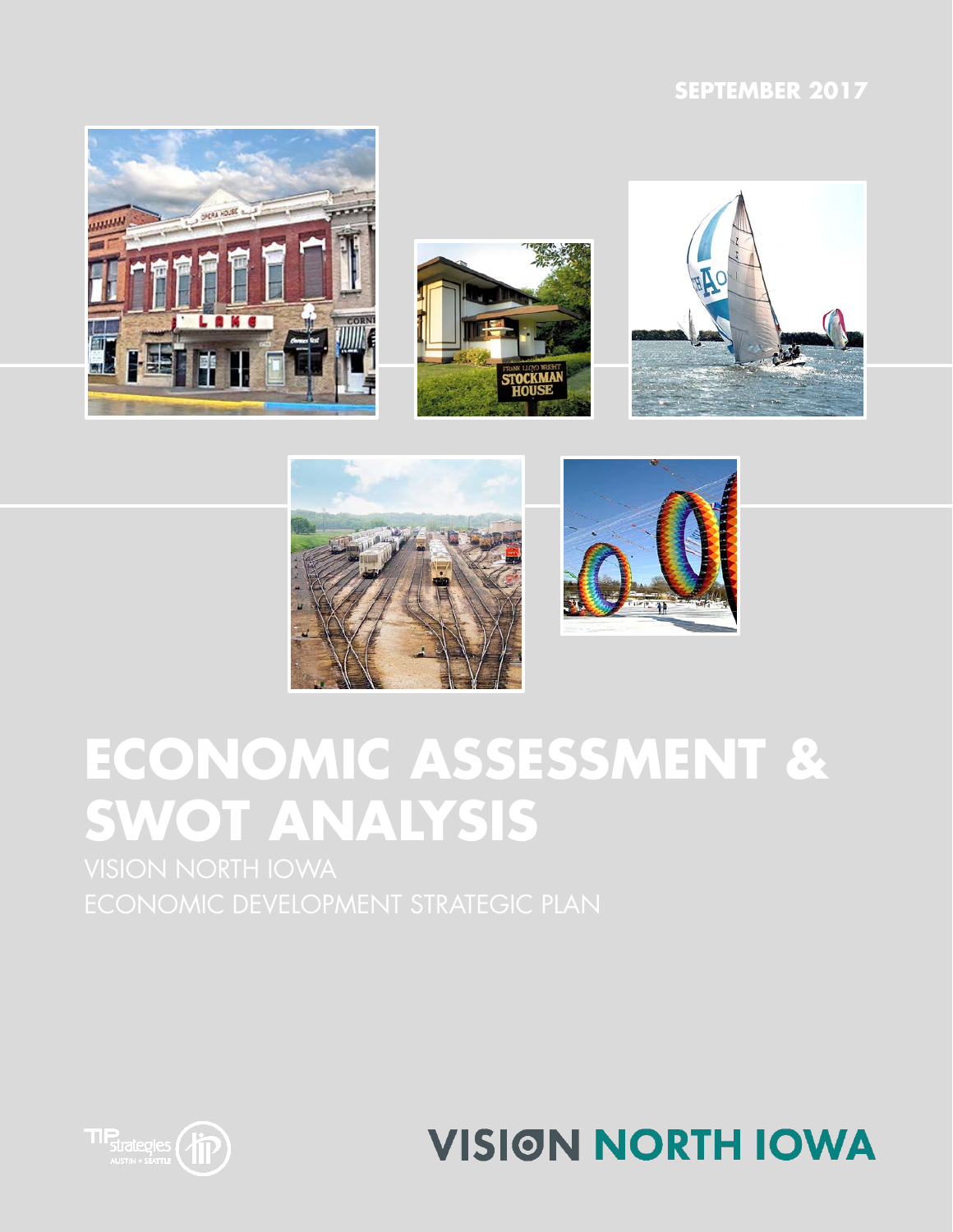## **ACKNOWLEDGEMENTS**

TIP Strategies would like to thank the many individuals and organizations who participated in the development of the Vision North Iowa Economic Assessment and SWOT Analysis. Your insight and expertise helped us build a better understanding of the North Iowa region's assets and opportunities. We are especially grateful to the leadership of the Clear Lake Area Chamber of Commerce, Mason City Chamber of Commerce, and North Iowa Corridor EDC for their partnership, oversight, and investment in this important project. And a special thank you to the Project Steering Committee and Key Stakeholder group for contributing their time and input throughout the planning process.

#### **KEY PARTNER ORGANIZATIONS EXECUTIVE COMMITTEE**

- Cerro Gordo County
- City of Clear Lake
- City of Mason City
- Clear Lake Chamber of Commerce
- Clear Lake Tourism
- Iowa Works
- John Pappajohn Entrepreneurial Center
- Mason City Chamber of Commerce
- North Iowa Area Community College
- United Way
- Various Community Groups
- Visit Mason City

#### **PROJECT STEERING COMMITTEE**

- Jennifer Andrade, *Iowa Works*
- Deb Blaser Gretillat, *NutriQuest*
- Tom Drzymcski, *Cerro Gordo County*
- Tim Esbeck, *MBT Bank*
- Scott Flory, *City of Clear Lake*
- Kelly Hansen, *POET Biofuels*
- Kristy Sagdalen King, *Bergland & Cram Architects*
- Jay LeFevre, *First Gabrielson Agency*
- Laurie Lietz, *Surf Ballroom*
- Vijay Muralidaran, *Graham Manufacturing*
- Jeff Nichols, *Opportunity Village*
- Tim Putnam, *John Pappajohn Entrepreneurship Center*
- Gary Schmit, *Henkel Construction*
- Steve Schulz, *North Iowa Area Community College*
- Brent Trout, *City of Mason City*
- Dan Varnum, *Mercy Health System*

- Robin Anderson, *Mason City Chamber of Commerce*
- Tim Coffey, *Clear Lake Area Chamber of Commerce*
- Chad Schreck, *North Iowa Corridor EDC*

#### **KEY STAKEHOLDERS**

- Mayor Eric Bookmeyer, *City of Mason City*
- Mayor Pro Tem Travis Hickey, *City of Mason City*
- Mayor Nelson Crabb, *City of Clear Lake*
- Mayor Pro Tem Mike Callanan, *City of Clear Lake*
- Brad Barber, *Cabin Coffee*
- Casey Callanan, *Board of Supervisors*
- Steve Doerfler, *MetalCraft*
- Doug Gee, *Clear Lake School District*
- Mark Hewitt, *Clear Lake Bank & Trust*
- Lindsey James, *Visit Mason City*
- Tom Lovell, *Clear Lake Tel*
- Dave Mayberry, *Globe Gazette*
- Steve Noto, *Stoney Creek Hospitality*
- Jodee O'Brien, *United Way*
- Marti Rodamaker, *First Citizens Bank*
- Vicki Snyder, *Snyder Construction*
- Chris Van Norman, *McKesson Corp*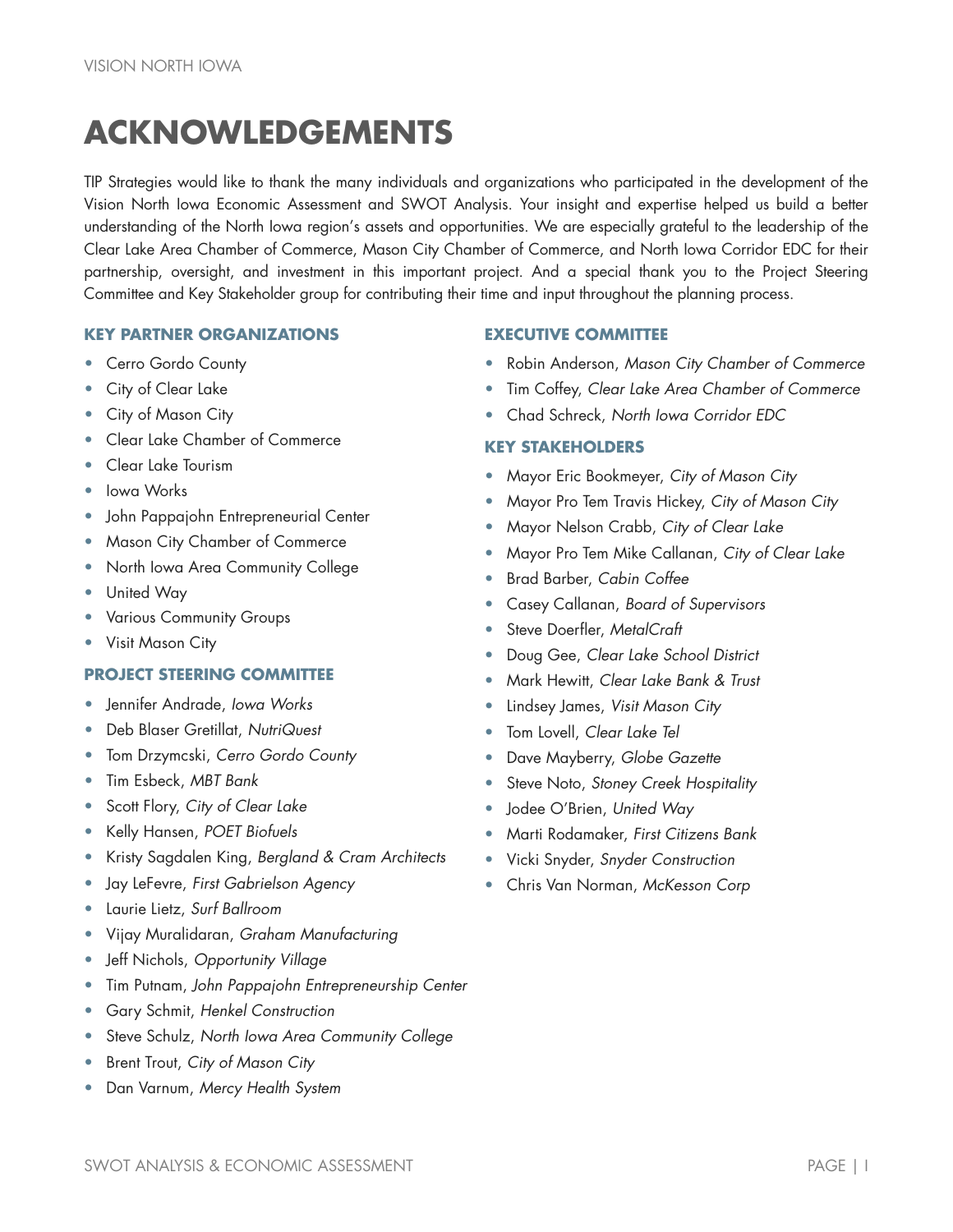#### **SPONSOR ORGANIZATIONS**







#### **CLEAR LAKE AREA CHAMBER OF COMMERCE**

205 Main Avenue Clear Lake, IA 50428 PH: 641.357.2159 www.clearlakeiowa.com

#### **MASON CITY CHAMBER OF COMMERCE**

9 North Federal Mason City, Iowa 50401 PH: 641.423.5724 www.masoncityia.com

#### **NORTH IOWA CORRIDOR EDC**

9 North Federal Mason City, Iowa 50401 PH: 641.423.0315 www.northiowacorridor.com

#### **CONSULTING FIRM**



**TIP STRATEGIES, INC.** is a privately held Austin and Seattle based economic development consulting firm committed to providing quality solutions for public and private sector clients. Established in 1995, the firm's primary focus is economic development strategic planning.

#### **CONTACT**

#### **CONSULTING TEAM**

TIP Strategies 2905 San Gabriel Street, Suite 205 Austin, Texas 78705 PH: 512.343.9113 FX: 512.343.9190 www.tipstrategies.com

### Jeff Marcell, Project Lead *Senior Partner*

Ashton Allison, Project Manager *Consultant*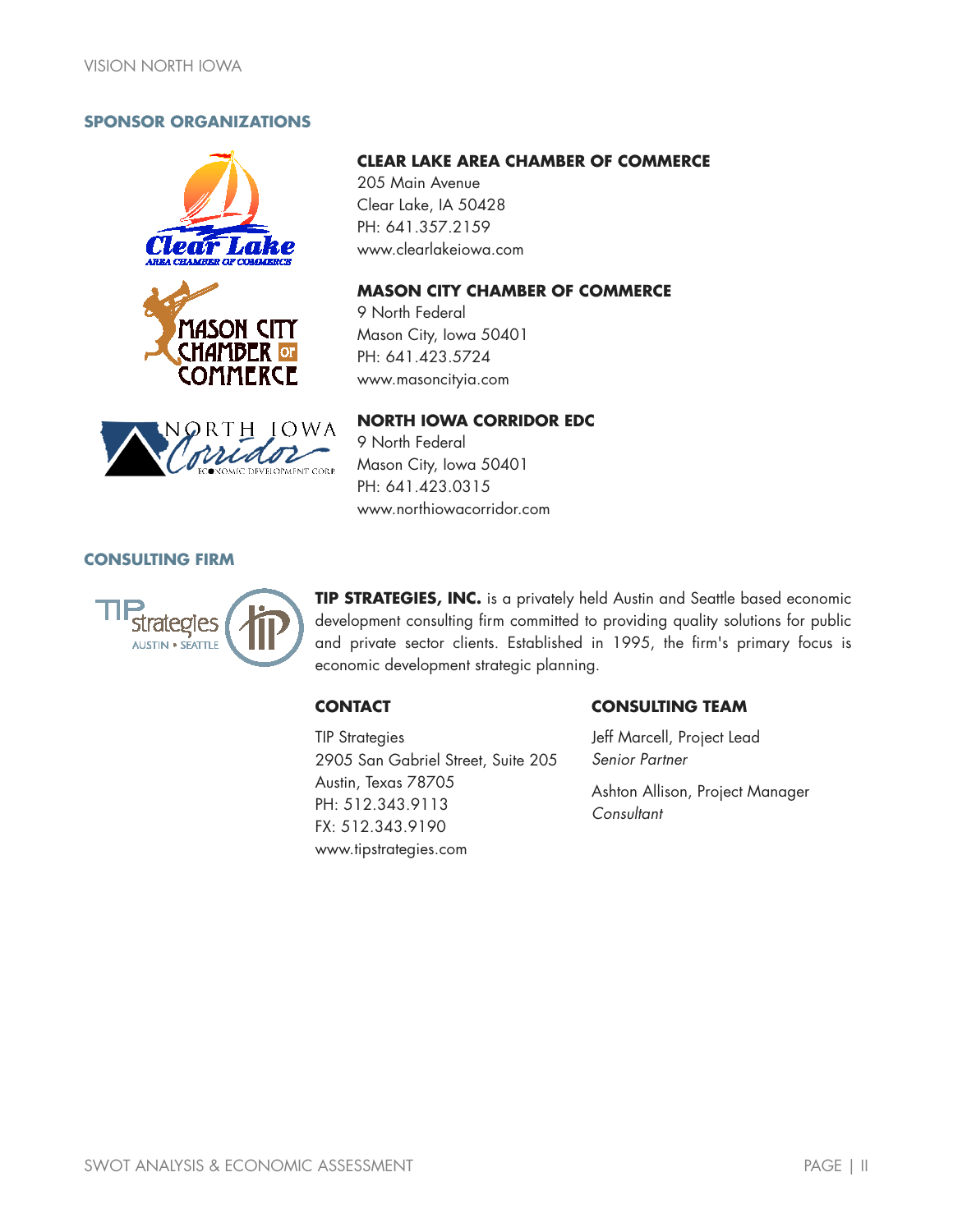## **CONTENTS**

Image Credits: (top left) Clear Lake by Bill Whittaker via Wikimedia Commons (CC BY-SA 3.0) edited by TIP Strategies; all other images courtesy North Iowa Corridor EDC.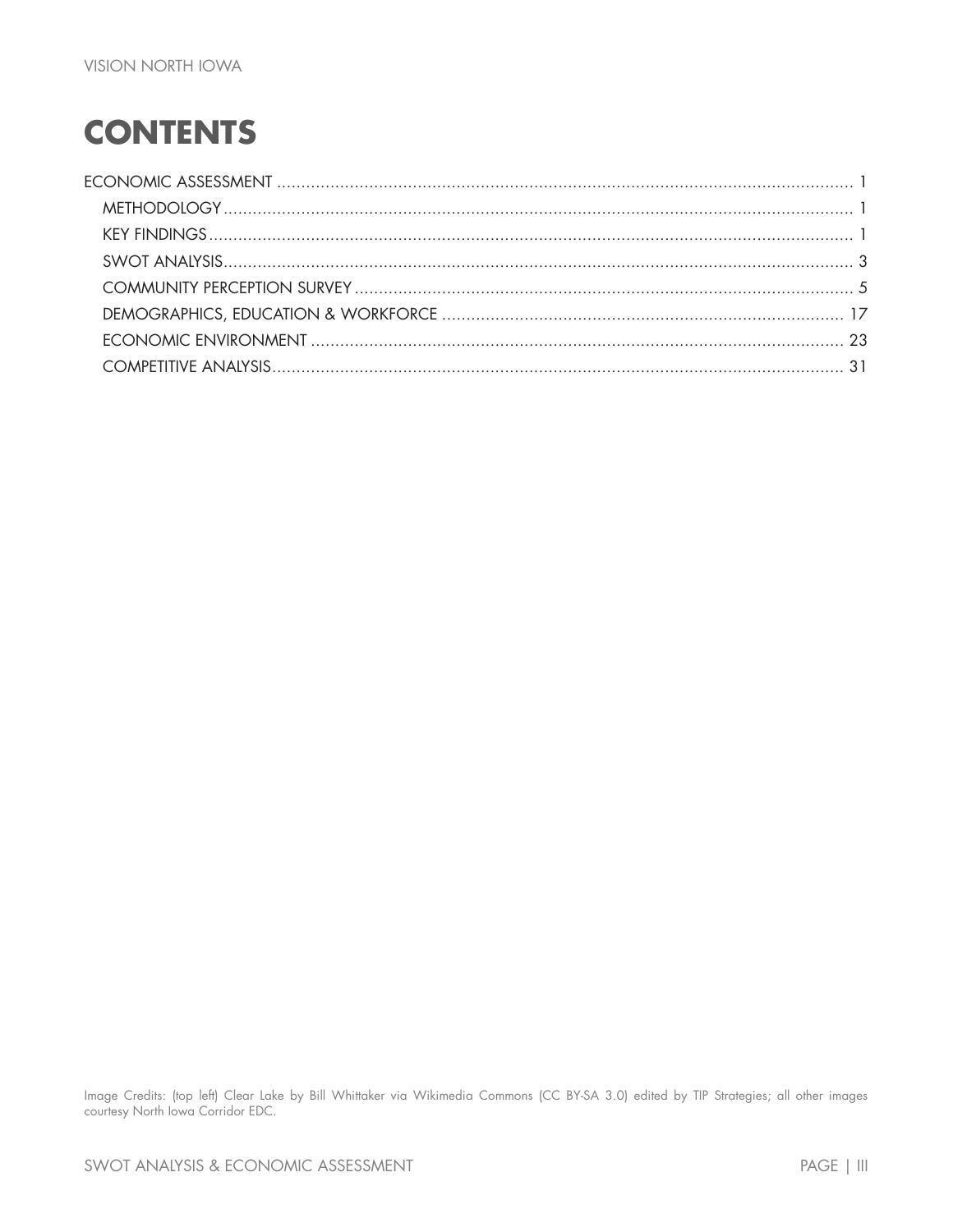## <span id="page-4-0"></span>**ECONOMIC ASSESSMENT**

The Vision North Iowa initiative was formed to create a multi-jurisdictional strategy for economic growth and prosperity in the North Iowa region. The strategic plan will identify a diverse set of recommendations to bolster entrepreneurship and innovation in the area, position North Iowa among target industry decision-makers, support future growth sectors through effective workforce development initiatives, and enhance quality of place. The initiatives will balance the need to expand and diversify the region's industrial and employment base with the needs and interests of existing businesses and the local workforce.

The strategies contained in the plan will be formulated with the goal of developing successful people, businesses, and cultural initiatives by creating new jobs and opportunities, while building upon the North Iowa region's existing priorities, unique asset base, and past successes. The plan will be supported by an implementation strategy outlining the tools needed to effectively execute on the recommendations.

## <span id="page-4-1"></span>**METHODOLOGY**

To provide a common framework for our strategic recommendations, TIP conducted a demographic and economic assessment of the North Iowa region. We began by compiling quantitative data on Cerro Gordo County, with comparisons to the seven-county labor shed, state, and US where appropriate. Results of this analysis begin on page [17.](#page-20-0) We used this data as well as discussions with community stakeholders to prepare an analysis of North Iowa's strengths, weaknesses, opportunities, and threats. Results of this analysis, commonly referred to as SWOT, are presented on page [3.](#page-6-0) The purpose of the assessment is to understand the region's relative economic position and highlight its competitive advantages and disadvantages.

The findings presented in this section are based on the following elements:

- A review of relevant studies, plans, and other material provided by the Vision North Iowa executive committee and others.
- A review of economic and demographic data from primary and secondary sources, including the US Census Bureau, the US Bureau of Labor Statistics, Economic Modeling Specialists Inc. (EMSI), Moody's Analytics, and ESRI.
- Findings from community site visits, interviews, and focus groups with over 100 community representatives and stakeholders over a six-month period.
- Findings from a16-question community survey which received 736 responses.
- TIP Strategies' 20 years of experience working with communities across the country and compiling best practices.

## <span id="page-4-2"></span>**KEY FINDINGS**

The economic assessment revealed numerous insights into the North Iowa regional economy. The most significant findings are highlighted below:

• *Steady population decline.* Over the last decade, Cerro Gordo County's population declined by approximately 1,400 residents. The county experienced a sharper decline in total population than its peer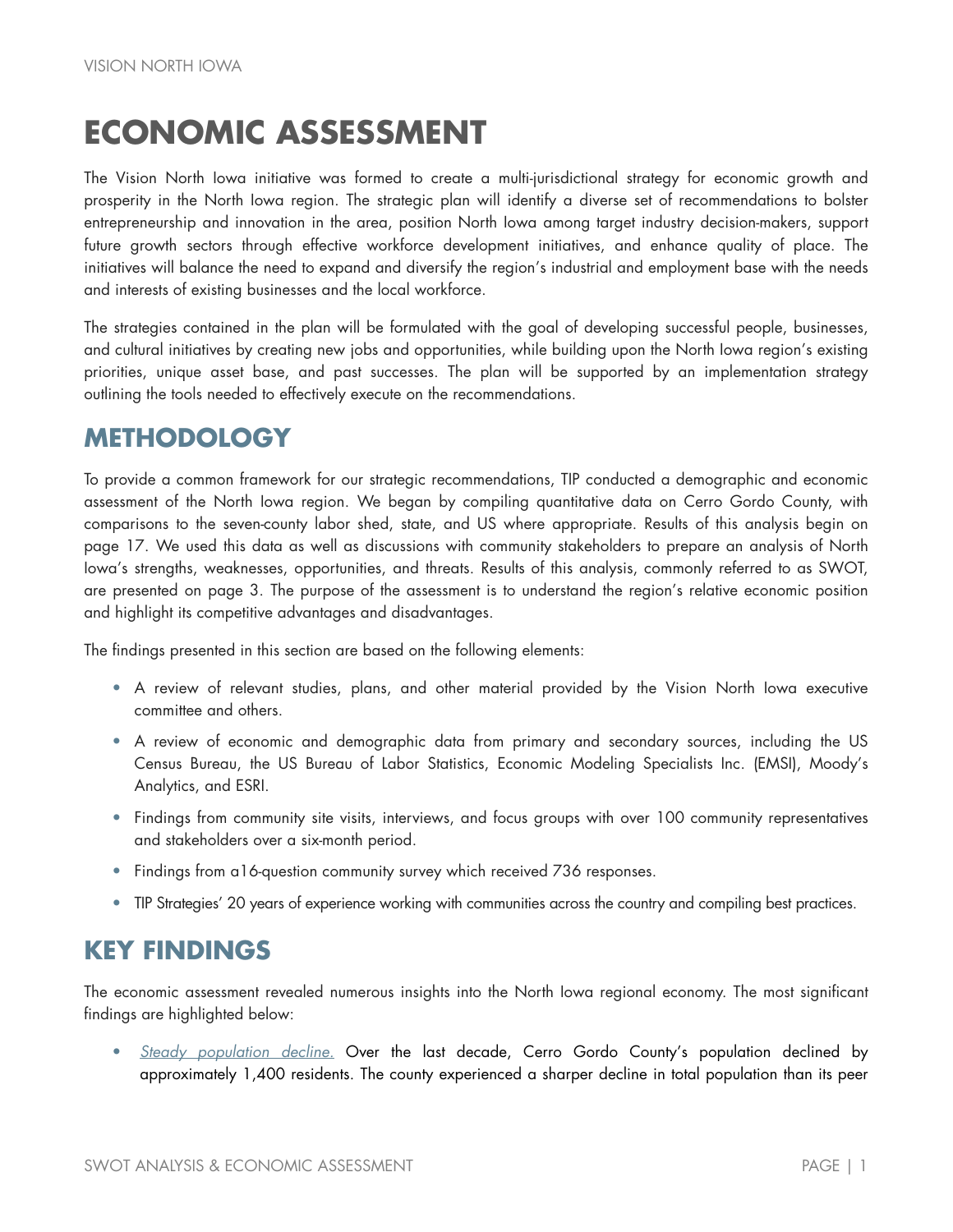communities, the state, and the US between 2010 and 2015. The population is projected to decline by 1,000 additional residents by 2020.

- *Imbalance in age distribution.* Cerro Gordo County's median age is higher than the state and US median age estimates by approximately five years. The county has a smaller than average young adult population (20-34) and a larger than average senior population (65+). This imbalance could present challenges in the future as fewer young adult workers will be available to replace the experienced working age population (35-64) as they retire.
- *Comparatively low levels of bachelor degree attainment.* The county and seven-county region fall below the state and US in terms of the share of the adult population with a bachelor's degree or higher. However, the county and region have a greater number of residents with "some college" than the state and nation, which includes those who complete certificates, obtain associates degrees, or enter college but do not graduate.
- *Low income levels.* The median household income in Cerro Gordo County is \$45,012, which is approximately 15 percent less than the state median household income (\$52,716) and about 16 percent less than the national median household income (\$53,482).
- *Net importer of labor.* Cerro Gordo County is a net importer of workers, with a net increase in daytime population of about 2,200. Of the 21,720 workers that held jobs in Cerro Gordo County in 2014, 43 percent lived outside the county. Of the 19,437 residents employed in 2014, 37 percent commuted to jobs outside the county. The healthcare sector represents the largest share of inbound commuting workers, while the manufacturing sector pulls away the largest share of outbound commuting workers.
- *Higher-than-average labor force participation.* The county has a labor force participation rate of roughly 67 percent, which is 3.5 percentage points higher than the national average.
- *Steady employment decline and comparatively low average annual pay.* Total employment in Cerro Gordo County has mostly declined over the last decade. Among the peer communities represented in the competitive analysis, Cerro Gordo County saw the only decline in total employment between 2010 and 2015, while the two other Iowa communities and the state saw a significant increase in total employment. Cerro Gordo County had the second lowest average annual pay after Webster County, IA.
- *Concentration of employment in a stable industry sector.* Approximately half of the county's job base (44.9 percent) is comprised of three industries: healthcare, retail trade, and manufacturing. Healthcare represents the largest share at approximately 20 percent and is the most stable of the three. Healthcare is also projected to see the highest increase in total employment through 2020. While traditionally considered somewhat stable, the retail and manufacturing sectors are more susceptible to economic fluctuations and the impacts of globalization and technology change that have occurred over the past couple of decades.
- *Shortage of affordable mid-level housing.* Cerro Gordo County was outpaced in housing development by the state and US in 2015. According to Figure 31, housing in Cerro Gordo County is relatively affordable in relation to the rest of the US. However, the consulting team's community outreach indicated that, while sufficient entry-level housing is available, affordable intermediate housing is scarce.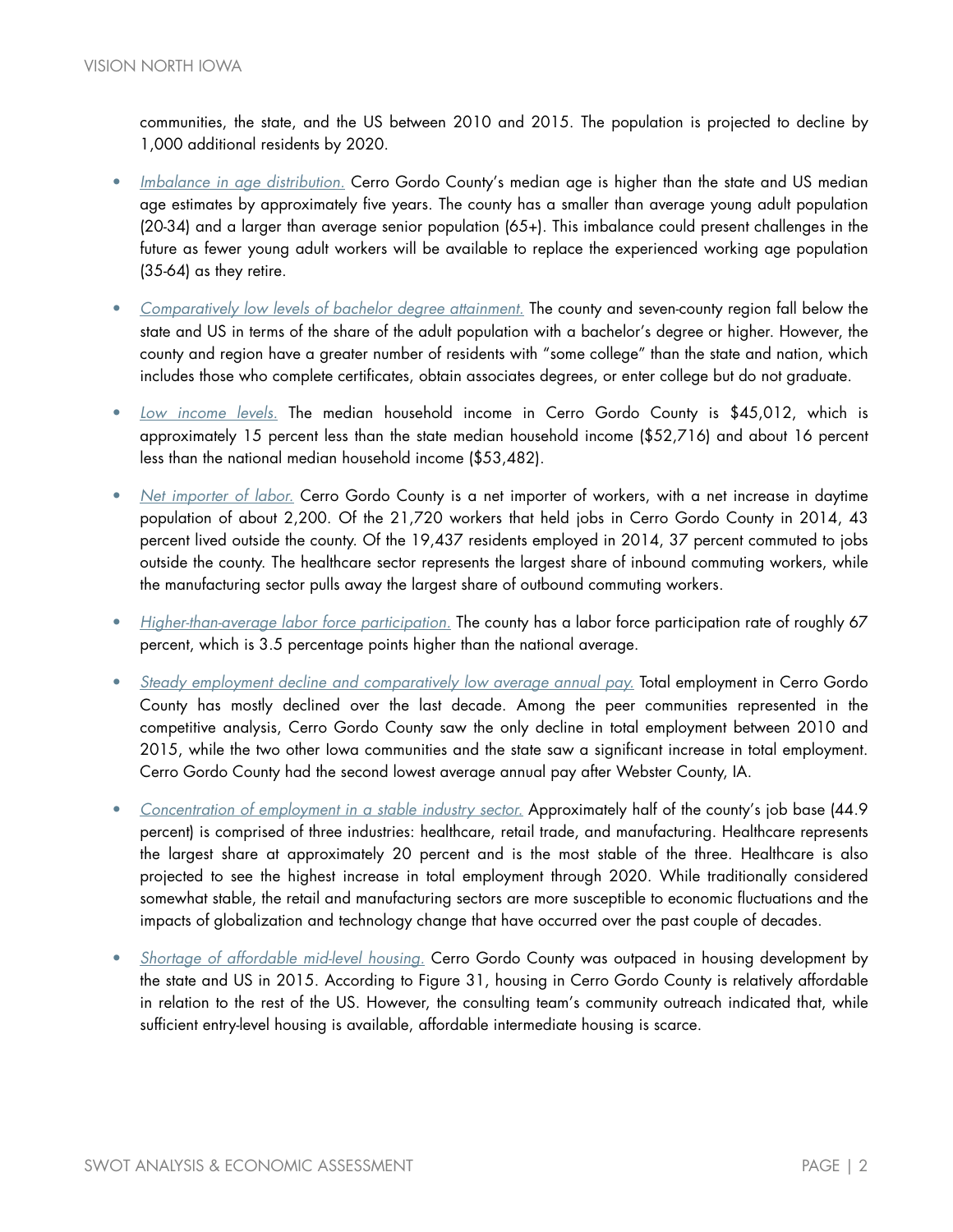## <span id="page-6-0"></span>**SWOT ANALYSIS**

In addition to our review of statistical data, our understanding of the North Iowa region was informed by discussions with stakeholders over a four-month period. Based on this work, and our experience working in communities across the US, we have developed a SWOT analysis. The results of this analysis are based on 1) the statistical data analysis that begins on page [17;](#page-20-0) and 2) qualitative research conducted to date, including 7 stakeholder interviews, 18 focus groups, a community tour, a community perception survey, 4 community visioning and values workshops, and a target industry survey. In total, over 1,000 North Iowa residents contributed to the qualitative research that was conducted. Findings from the community perception survey, community visioning and values workshops, and target industry survey are incorporated in the SWOT analysis below. A more detailed community perception survey SWOT analysis is presented separately on page [5.](#page-8-0)

The SWOT can be defined as follows:

- **STRENGTHS.** Assets and resources that can be built on to grow, strengthen, and diversify the local economy.
- **WEAKNESSES.** Liabilities and barriers to economic development that could limit the city's growth potential.
- **OPPORTUNITIES.** Competitive advantages and positive trends that hold significant potential for the attraction of new businesses, investments, and skilled workers.
- **THREATS.** Unfavorable factors and trends (often external) that could negatively impact the local economy.

## **STRENGTHS**

- Location (mid-continent, proximity to the I-35 corridor, and relatively short distance to two major metro areas)
- Quality and proximity of transportation assets (confluence of major roads and highways, access to a variety of rail lines, and an exceptional regional airport)
- Productive and stable key industries
- Infrastructure quality and capacity
- Work ethic
- Site availability
- Local financial capital outlets (decisions made locally)
- Low cost of living (20 points below the national average based on COLI figures compiled by C2ER [www.coli.org\)](http://www.coli.org/)
- Civic engagement among residents
- Diverse cultural landmarks and amenities (e.g. music, architecture)
- Community events (e.g. RAGBRAI, fireworks show)
- Economic hub status
- Agricultural influence
- Collaboration among Clear Lake, Mason City, and the County
- Quality and breadth of educational options (public and private)
- NIACC and the Pappajohn Entrepreneurship Center
- POLICOM economic strength ranking of the Micropolitan Statistical Area (#76 out of 551 in 2017, up from 160 in 2016)
- Revitalization projects and public facilities upgrades
- Local television broadcast affiliate
- Quality of people (i.e. friendly, welcoming, and community-minded)
- Quality of life
- Optimism among residents about the future of North Iowa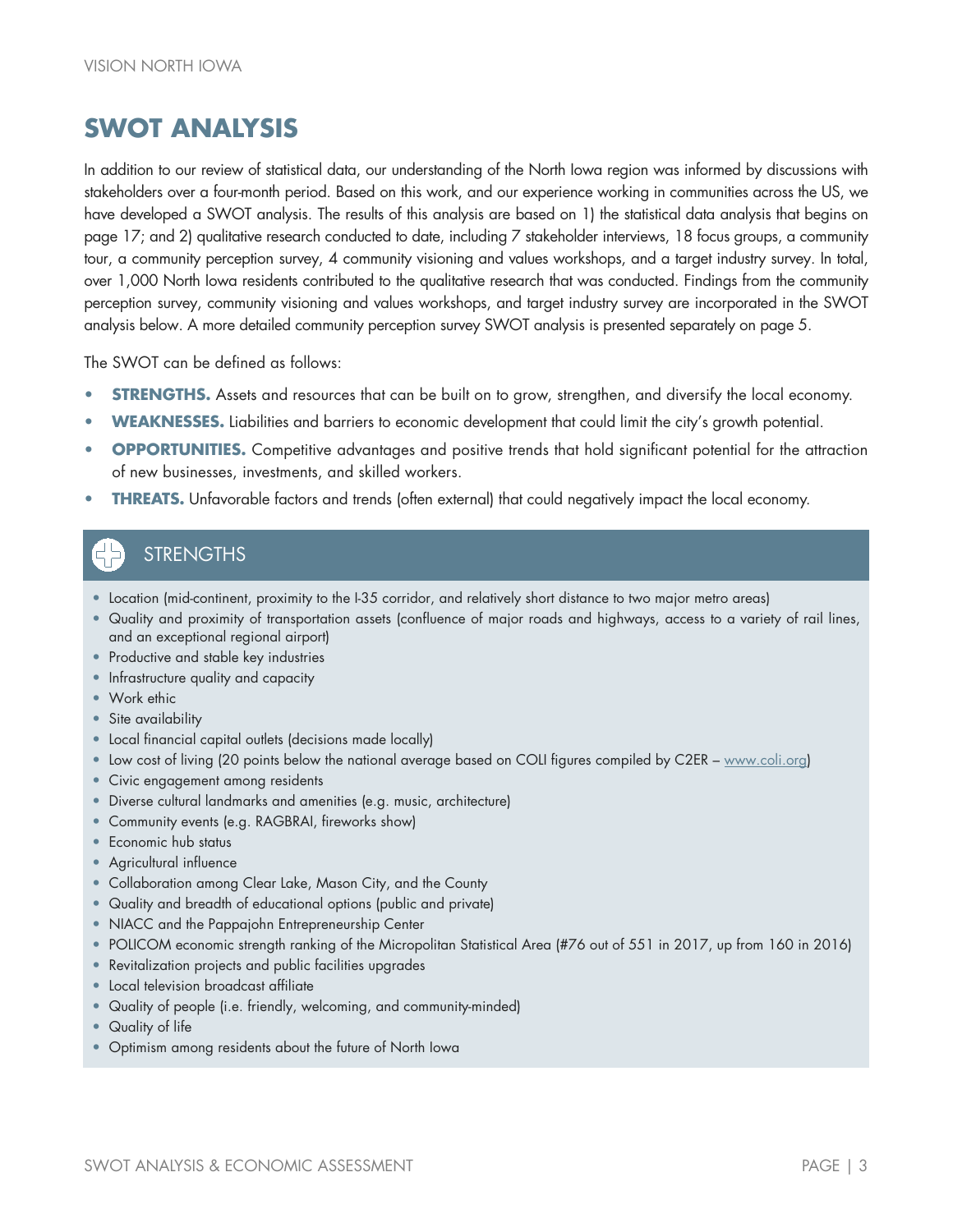## **WEAKNESSES**

- Economic stagnancy and lack of industry diversity
- Perception of agriculture industry dependency
- Population decline
- Availability of high-wage jobs
- Workforce age, availability, and skill-level
- Shortage of appropriately-sized existing buildings (prospect demand for ~200K SF of space)
- Largest employers are not locally-owned
- "Flyover country" perception
- Shortage of mid-level affordable housing
- Shortage of young adult population
- Shortage of community facilities and activities for young families
- Limited entertainment and nightlife activities for young professionals
- Community polarization; negative perceptions of the community among some citizen groups
- Appearance of entryways into communities
- Regulatory environment viewed as too restrictive by some

### **OPPORTUNITIES**

- Increased community collaboration and unity for economic success
- Increased coordination with NIACC to address industry needs (e.g. skills training programs)
- Expansion of the entrepreneur ecosystem
- Capacity to provide incentives for the right project
- Leverage infrastructure capacity
- Certified site availability
- Communication strategy to increase community pride
- Increased youth civic engagement
- Young adult and former resident attraction
- Finding new ways to leverage tourism as a community branding and economic development tool
- Innovative agriculture
- "Changing the perception of change"
- Successful past projects as blueprints for future endeavors
- Regional branding
- Expanded carrier service at the airport

## **THREATS**

- Continuation of demographic and economic trends
- Continuation or escalation of negative perceptions among internal and external audiences
- Global retail attrition
- Economic downturn
- Escalation of anti-modern agriculture activism
- Shortage of healthcare professionals (especially physicians) for a key regional employer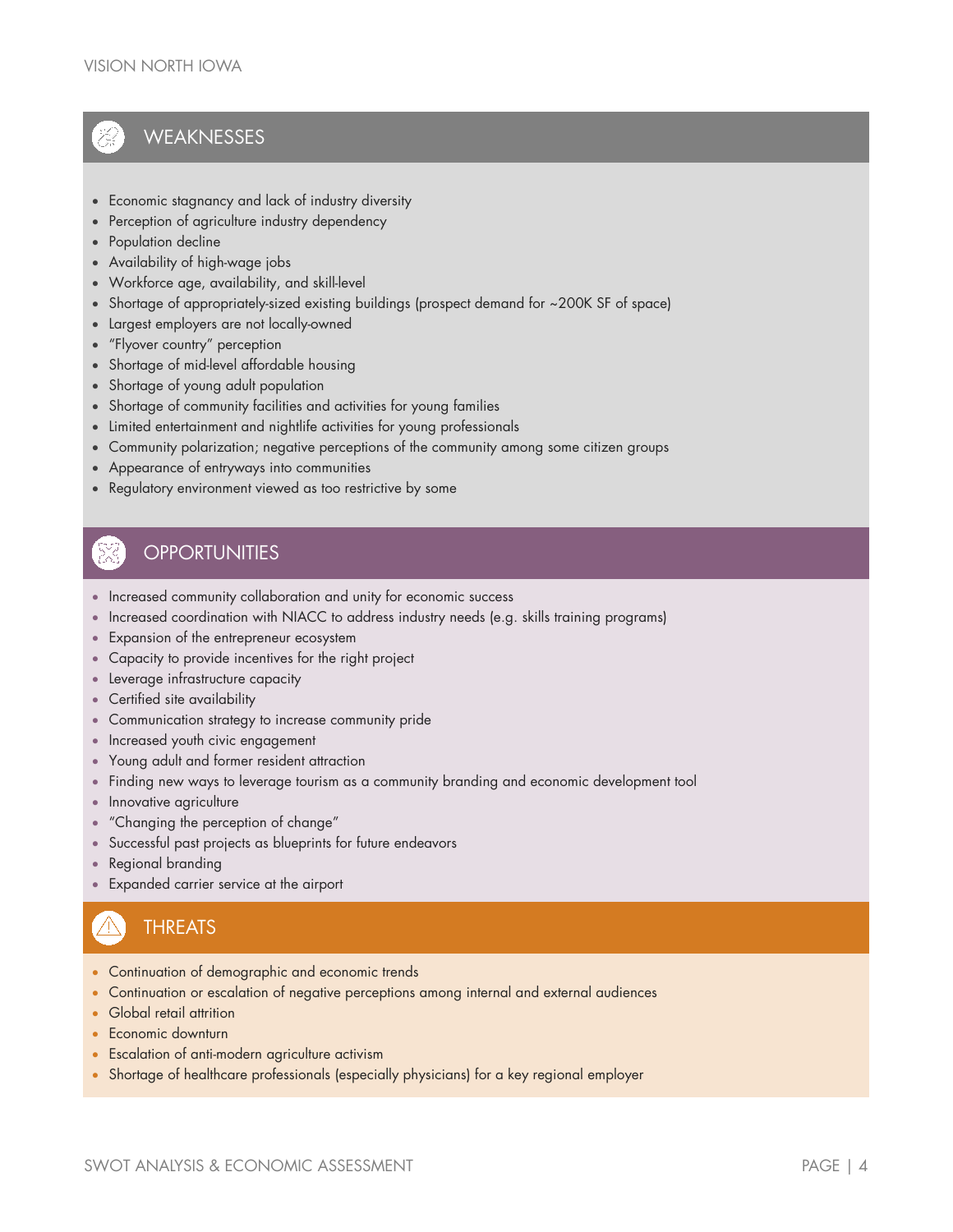## <span id="page-8-0"></span>**COMMUNITY PERCEPTION SURVEY**

Broad community involvement and support are essential elements of developing and implementing an effective strategic plan. From the outset, a primary objective of the Vision North Iowa project has been to engage regional residents in an ongoing dialogue to understand what community issues matter most, now and in the future.

In addition to conducting numerous stakeholder interviews and focus groups, a 16-question community perception survey was crafted to glean as much insight as possible. The survey questions were constructed in an open-ended format with no limitation on length of responses. The pool of questions was vetted based on the most relevant topics and their potential to extract the highest quality information possible regarding the community. The survey was made available online via the Vision North Iowa website, and was promoted through a number of media channels. Hard copies were also distributed upon request. The survey opened on February 6, 2017 and closed on March 17, 2017, yielding 736 responses (650 online responses and 86 handwritten responses).

The final slate of survey questions was as follows:

- **1.** Please provide your contact information (name, organization, email, phone, and home and work zip codes).
- **2.** What do you love most about living in the North Iowa region?
- **3.** What would you like to see change about our region (within our collective control)?
- **4.** What about our region would you like to keep the same?
- **5.** Why should someone from outside our region choose to move here?
- **6.** What is happening in your community that is working well?
- **7.** What three words best describe North Iowa?
- 8. What would be the best way for North Iowa communities to collaborate for mutual success?
- **9.** What have been some major successes in the region?
- **10.** In your opinion, what is the proudest achievement for North Iowa and/or your community?
- **11.** Are there peer regions we should look to for examples of success that can be replicated locally? Please list any that come to mind.
- **12.** Are there potential challenges we must overcome to make this strategic planning project successful?
- **13.** What are common or historical barriers to economic growth in the region?
- 14. What do you see as the most realistic threat(s) to the future?
- **15.** Where do you see the most opportunity in the region?
- **16.** May we follow up with you by phone or email if we have further questions?

The TIP team chose a representative group of 50 of the most comprehensive survey responses to identify recurring themes and opinions regarding the North Iowa region. The group consisted of an equal number of men and women from a diverse mix of occupations, from a high-ranking corporate employee to a stay-at-home mom, and even a high school student. A separate SWOT analysis was developed based on these responses as shown in the chart below. The findings are organized by recurring topic, which are followed by a sampling of direct quotes.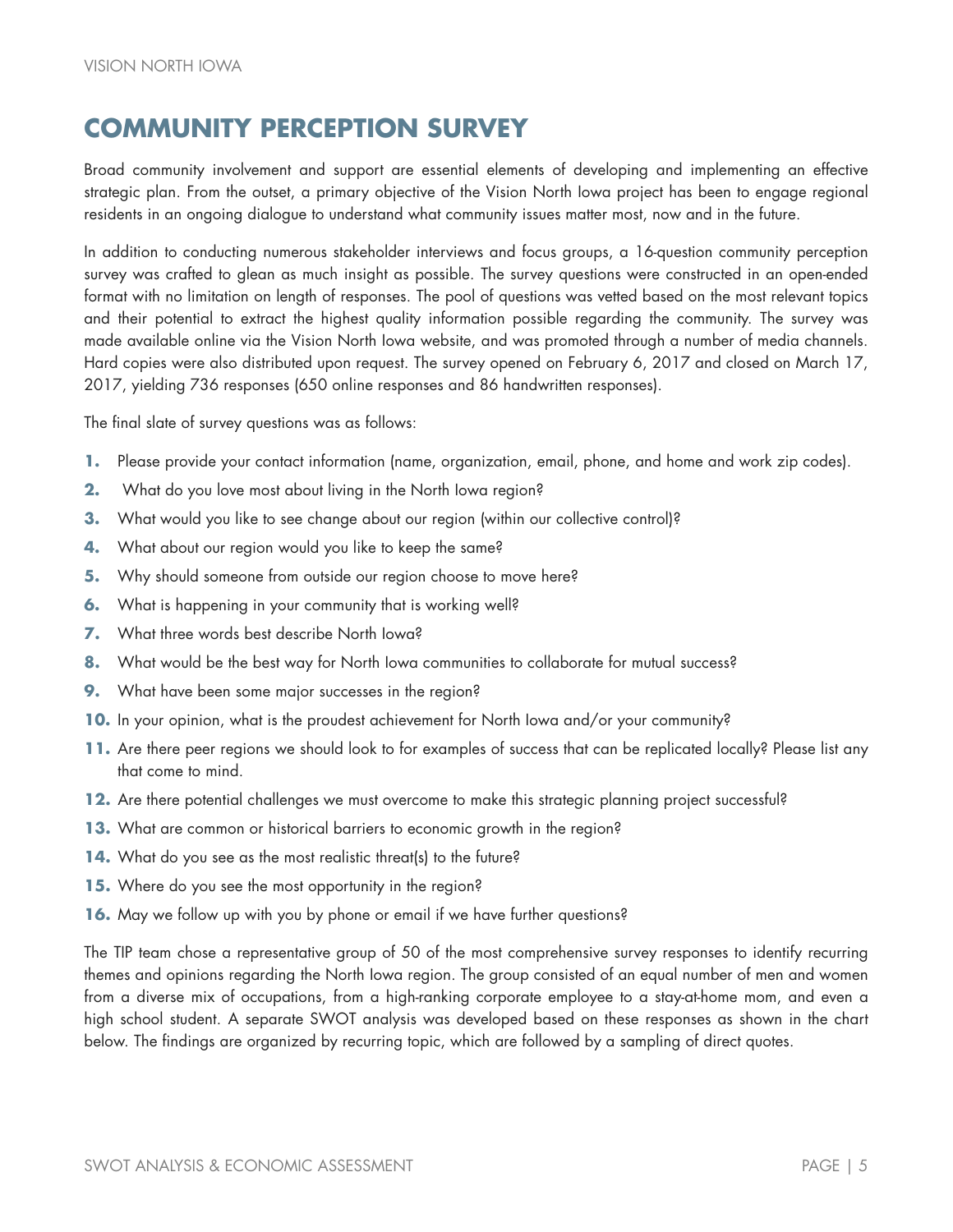## **COMMUNITY PERCEPTION SURVEY SWOT ANALYSIS**

### **STRENGTHS**

- *"Improvements to downtown"*
- *"River City Sculpture Tour, Historic Park Inn, development of 122 West…all revitalization projects"*
- *"The Historic Park Inn Hotel and other downtown MC growth spots, potentially the Reinvestment Plan that has the ice arena, performing arts center, hotel/conference center, and more."*
- *"Downtown revitalization of Mason City, RAGBRAI, shovel ready work sites, Tree Town"*
- *"In addition we have a very progressive local government which has voted many community improvements including a new fire station, city hall remodel, expanded recreation facilities, and millions of dollars of infrastructure upgrades."*
- *"Downtown Clear Lake renovations, cleaning the lake, McKesson, combining EDC efforts into one."*

#### PEOPLE

- *"The community in general is very friendly and welcoming"*
- *"The communities and the people that call it home."*
- *"Strong community pride and support"*
- *"The people. It truly is a big neighborhood, where people will help you."*
- *"Great volunteers to support various in-kind efforts, and great city fathers."*
- *"Community support of activities, schools, & community festivities."*
- *"Friendly people, easy pace of life, many opportunities for community involvement"*

- *"No crime, Thursdays on main, 4th of July festival."*
- *"The various events that happen in our area. With the Surf, as well as Band Fest and other events in the communities." "parties, bands, concerts, hockey"*
- *"Band fest, Clear Lake 4th of July, Surf Ball Room concerts, North Iowa event horse shows"*
- *"It is a nice place to raise a family" "Recreation"*
- *"Relaxing"*
- *"FUN"*
- *"The momentum in growth of breweries, wine culture, restaurants, music, art and decor establishments "*
- *"Kite Festival, Christmas by the Lake, Fourth of July"*
- *"Good schools, safe and secure feel"*
- *"West side retail on 122, hosting many events in CL & MC. Promoting the Surf and Wright on the park, Beautiful school facilities."*
- *"Strong church community and no box stores, thriving downtown."*

QUALITY OF INDUSTRY & WORKFORCE

- *"We have had major successes in expansions of businesses in Mason City such as Cargill, Golden Grain Energy and REG."*
- *"In terms of business and jobs: McKesson, Mitas Tires, Valent BioScience, Simply Essentials, expansions from Cargill, Mercy Medical, Cambrex, Grain Millers and many others."*
- *"The McKesson facility. Mercy Hospital's continued expansion, NIACC growth, retention of Kraft and Curries."*
- *"NIACC-Park Inn Hotel - Medical facilities - Westward growth of the business area"*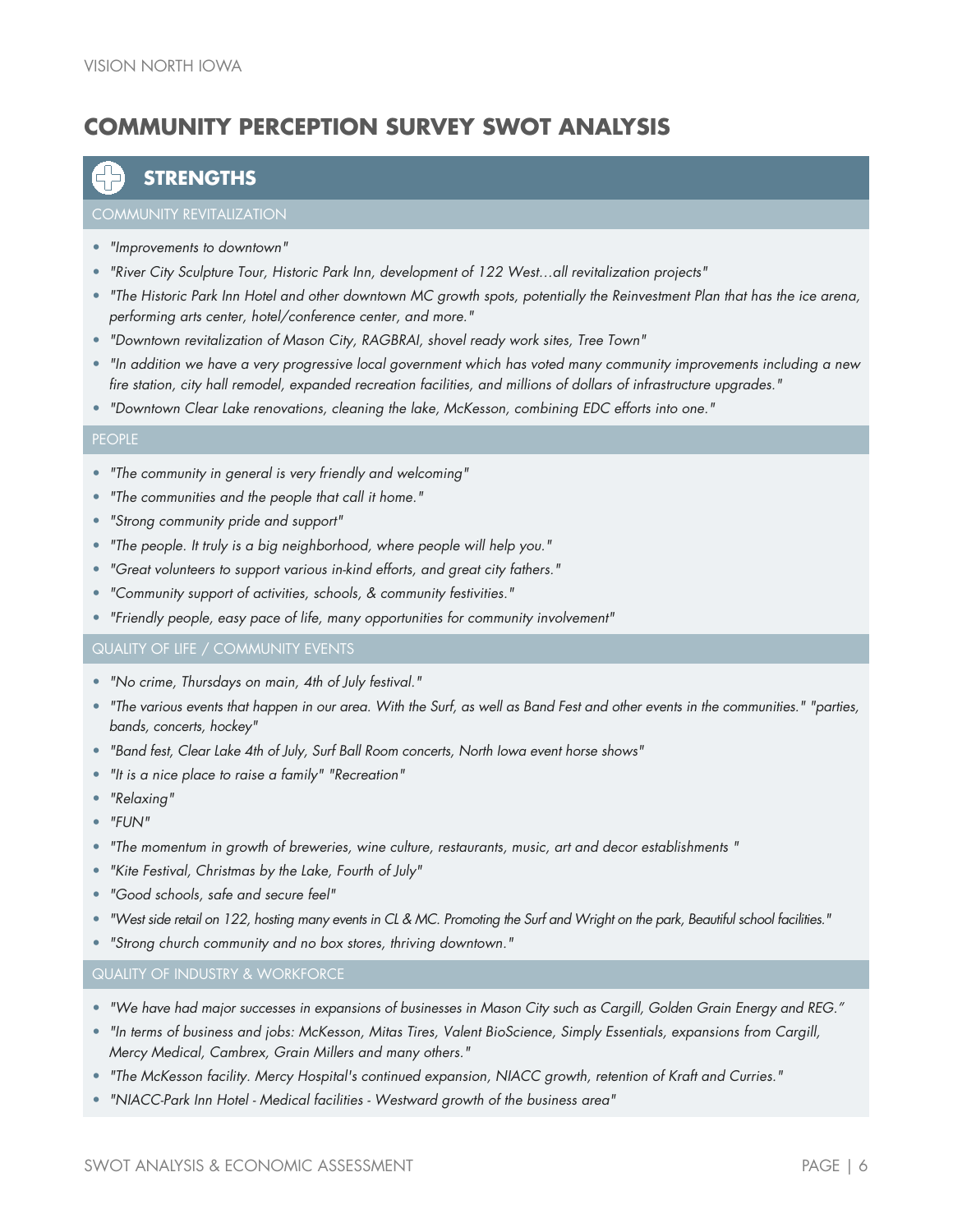## **STRENGTHS**

#### QUALITY OF INDUSTRY & WORKFORCE—*CONTINUED*

- *"The biofuel plants, Certa, etc."*
- *"Lower tax structure. Financial incentives (for business)."*
- *"Agriculture base, positive attitudes, entrepreneurship, manufacturing, great people"*
- *"The growth of new businesses coming in."*
- *"Job opportunities."*
- *"New business."*
- *"Golden Grain Energy"*
- *"Clear Lake continues to thrive due to strong support of local businesses."*
- *"We have a strong retail base that draws people here to shop."*
- *"We've had a lot of business-to-business partnerships at our brewery we are so excited about. When small businesses work together everybody benefits."*
- *"Sukup Manufacturing Co., Winnebago, McKesson, Alliant Energy plant, Mercy Medical Center, NIACC, Kingland Systems."*
- *"We have a good educational system that allows for young people to be trained and get a job."*
- *"variety of employers in Clake"*
- *"The support and selection of businesses and industry that is here is good."*

### **WEAKNESSES**

#### GOVERNMENT

- *"Lack of regional long term goals; the 8 or so Boards of Supervisors forming a group that meets quarterly to discuss areas of concern and areas of potential growth"*
- *"Iowa Legislature, too conservative; unwilling to listen to anyone outside of the Golden Triangle"*
- *"Seek out consensus and don't try to duplicate resources."*
- *"Being too provincial."*
- *"I am relatively new to the area (2.5 years) but I have gathered that the city council (Mason City) has a hard time getting things done."*
- *"I have heard the Mason City Council has repeatedly opposed growth. I worry that there may be a racial component disguised as an economic one."*
- *"Lack of trust, faith, confidence in local elected leaders due to recent decisions & happenings, fixing the current government ON the people with government OF the people"*
- *"Tell the Legislature to get serious about protecting water quality and don't be slaves to the agricultural interests. Have them provide \$ incentives to farmers, to support water quality practices. "*
- *"A willingness to accept new ideas and projects"*

#### POPULATION/DIVERSITY

- *"It needs to grow"*
- *"Population growth"*
- *"Perhaps add to population diversity."*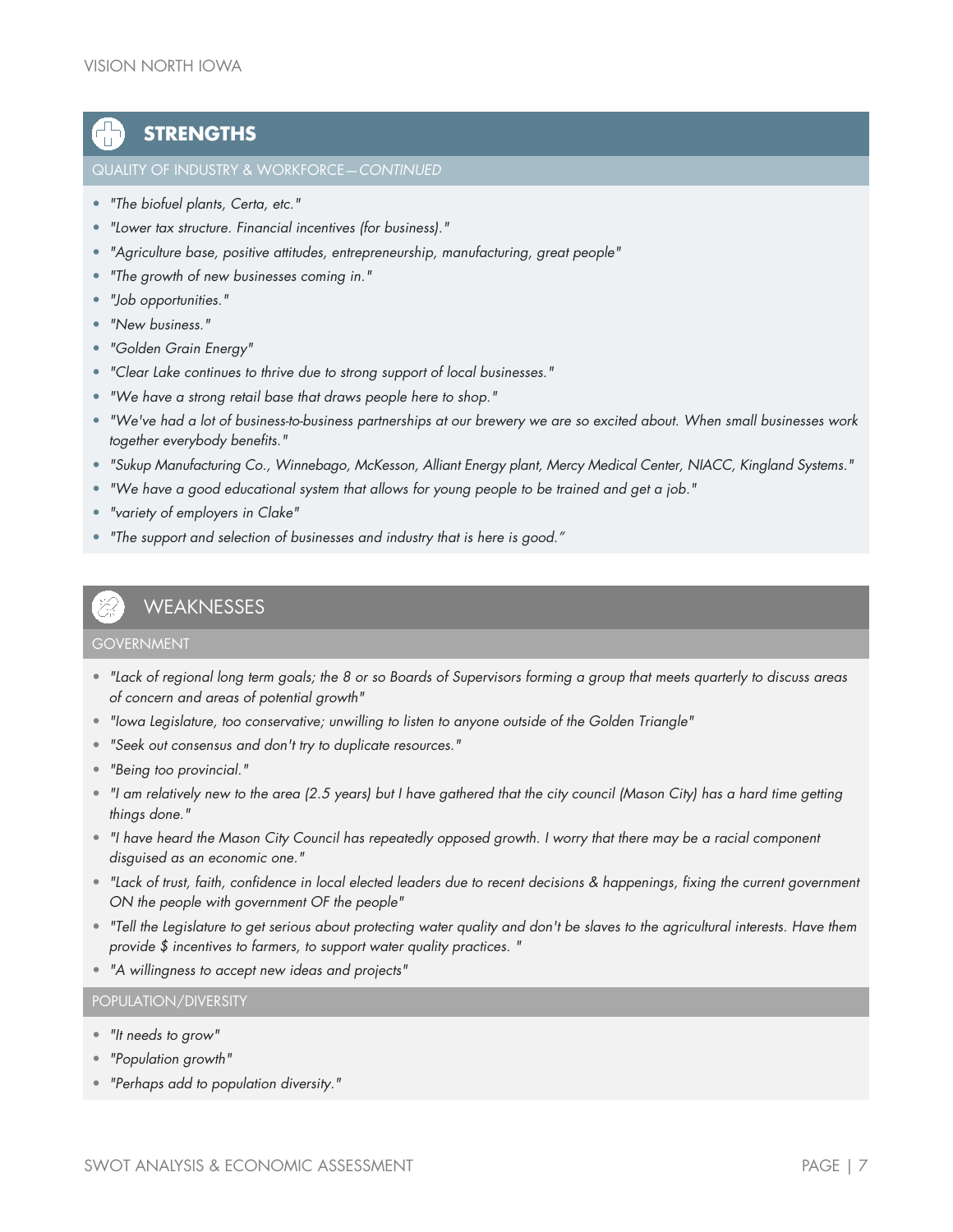## **WEAKNESSES**

#### POPULATION/DIVERSITY—*CONTINUED*

- *"Weather, and diversification. I think that many people in this area are afraid of people who are not like them that think differently, and I feel this is something to embrace."*
- *"I would like to see more young people choose to live here. I'd like to see more people become stakeholders in the future of the region rather than the few that have stepped up."*
- *"Stop worrying about growing our population and making things better for who we have here, and finding ways to keep the next generation interested in staying here"*
- *"An aging population and a lack of or negative overall growth."*
- *"Limited population growth"*
- *"Continuing population decline"*

#### COMMUNITY IDENTITY/MINDSET

- *"Lack of identity in who we are as a community"*
- *"I would like to see a more positive (less defeatist) attitude by the majority of residents regarding what the region can achieve"*
- *"The attitude that nothing can be done, rivalries between communities"*
- *"Divisive, negative thinking and tone, lack of leadership, lack of regional cohesiveness and strategy. Each is looking out for its own (city, county) as opposed to ensuring the success of North Iowa."*
- *"I feel there are separations in the community and we need to pull everyone together to get on the same page. We all have a lot of opportunity, but some feel as if they don't."*
- *"Less resistance to change. A newer approach to solving problems."*
- *"Make sure members of the communities work together, not in silos."*

#### QUALITY OF LIFE / COMMUNITY AMENITIES

- *"It's boring"*
- *"Depressing"*
- *"Isolated"*
- *"We need an indoor play area, children's museum, imaginative play area, better grocery stores with affordable organic meats, fruits and vegetables. We need shopping outside Walmart, Target and Kohls."*
- *"More 100-140k housing"*
- *"This is a good place to raise a family (but is not exciting enough/have enough activities for young adults)."*
- *"People being bored in Mason"*
- *"High cost of living, lack of community access to recreation, other communities attract our individuals due to wages- cost of living, weather."*
- *"Better environmental quality & concern"*
- *"Our last resurgence downtown is fading, market forces and proper decisions are whittling away at out downtown even after concerted effort has been made in last 10-20 years to make more parking & revitalize our downtown."*
- *"Better roads- clean up these neighborhoods, we have junkyards inside city limits "*
- *"Fewer blight-type houses (North End in MC and other neighborhoods, too), less drugs/crime"*
- *"Less violence at HS & North end of MC.'*
- *"Not maintaining/building on what we have. MC is not a draw; it needs to be more attractive, appealing."*
- *"Demographics, thorough ways, cleanliness, high first responded service calls, community apathy, financial contributions"*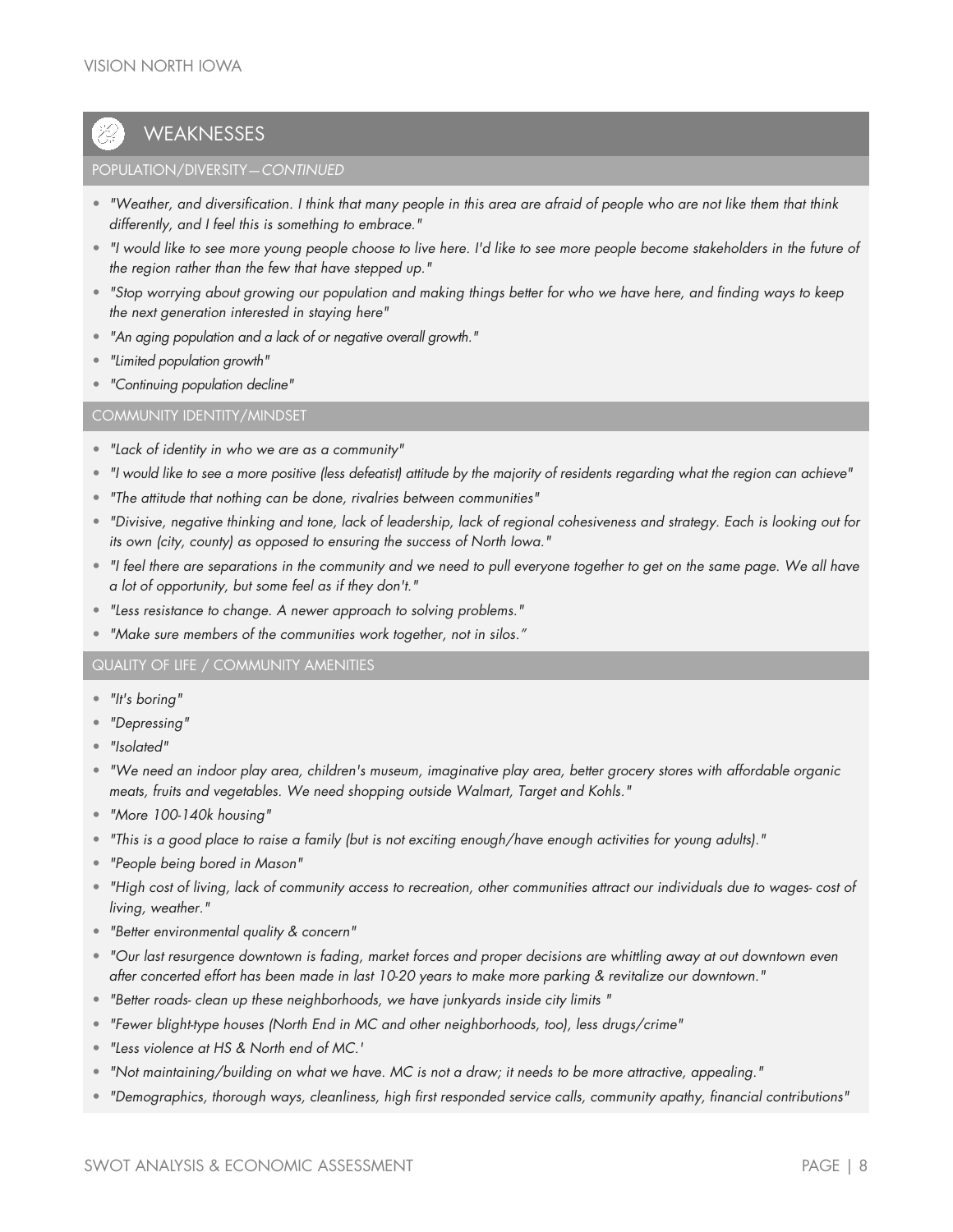## **WEAKNESSES**

#### QUALITY OF INDUSTRY & WORKFORCE

- *"Income. This area needs more of a career oriented population, high paying trade jobs"*
- *"Lack of workforce"*
- *"Not enough high paying jobs, or the skilled workforce to cover everything we have now"*
- *"The traditional manufacturing base that is found in most of the Midwest"*
- *"The general public to have a better understanding of the businesses and industry we have locally. Not only what products and services they offer, but understanding what they do and what they need in order to prevail in this area."*
- *"More and better paying jobs"*
- *"Quality paying jobs."*
- *"large corporations, low wages"*
- *"Need more jobs with good wages & benefits."*
- *"more professional career opportunities "*
- *"Jobs growth"*
- *"After what happened in 2016 with Prestige - Nobody is going to be looking at us- why would they??"*
- *"We need to increase the population to keep our area viable. To do this we need viable jobs to draw people"*
- *"We need to draw business to the area that can provide jobs that can support families. Retail jobs do not do that, however."*

#### **OPPORTUNITIES**

#### COMMUNICATION/COLLABORATION/UNIFICATION

- *"I think we could reach out to Forest City, Garner, Charles City, Northwood, and even Hampton to make a solid NORTH IOWA AREA improvement. Think about all the natural resources, as well as the diverse population, the possibilities are endless!"*
- *"North Mason City, as well as redevelopment of the Mall."*
- *"We need to think regional; in the past regionalism for Mason City is the region comes and only relies on Mason City and Mason City is the hub of all activity"*
- *"We need to figure out how to have the Farm Bureau actively backing our goals at the Iowa Legislature"*
- *"Regional grants"*
- *"More communication between so as not to conflict"*
- *"Unification on the direction we are going"*
- *"Share a common vision about who/what we are"*
- *"Combine more entities with Mason City and Clear Lake. Example: EDC (done already and working well), Chambers (next easiest to do) and then eventually city services, including government (council, mayors, admin, utilities, etc.)"*
- *"Find common ground on what we do well, pull funding together into one regional effort. When funds and result measurement are done by county or city that tends to ensure local silos instead of one collaborative regional effort to market North Iowa. Each is only looking out for its own county."*
- *"Use the Corridor to find additional ways to promote more area cooperation among local governmental units. It seems to me we have to find ways to build more trust among the councils and supervisors through more collective involvement possibly through the corridor. "*
- *"Community meetings, leaders need to be open and up front about what is going on and how they are communicating with each other"*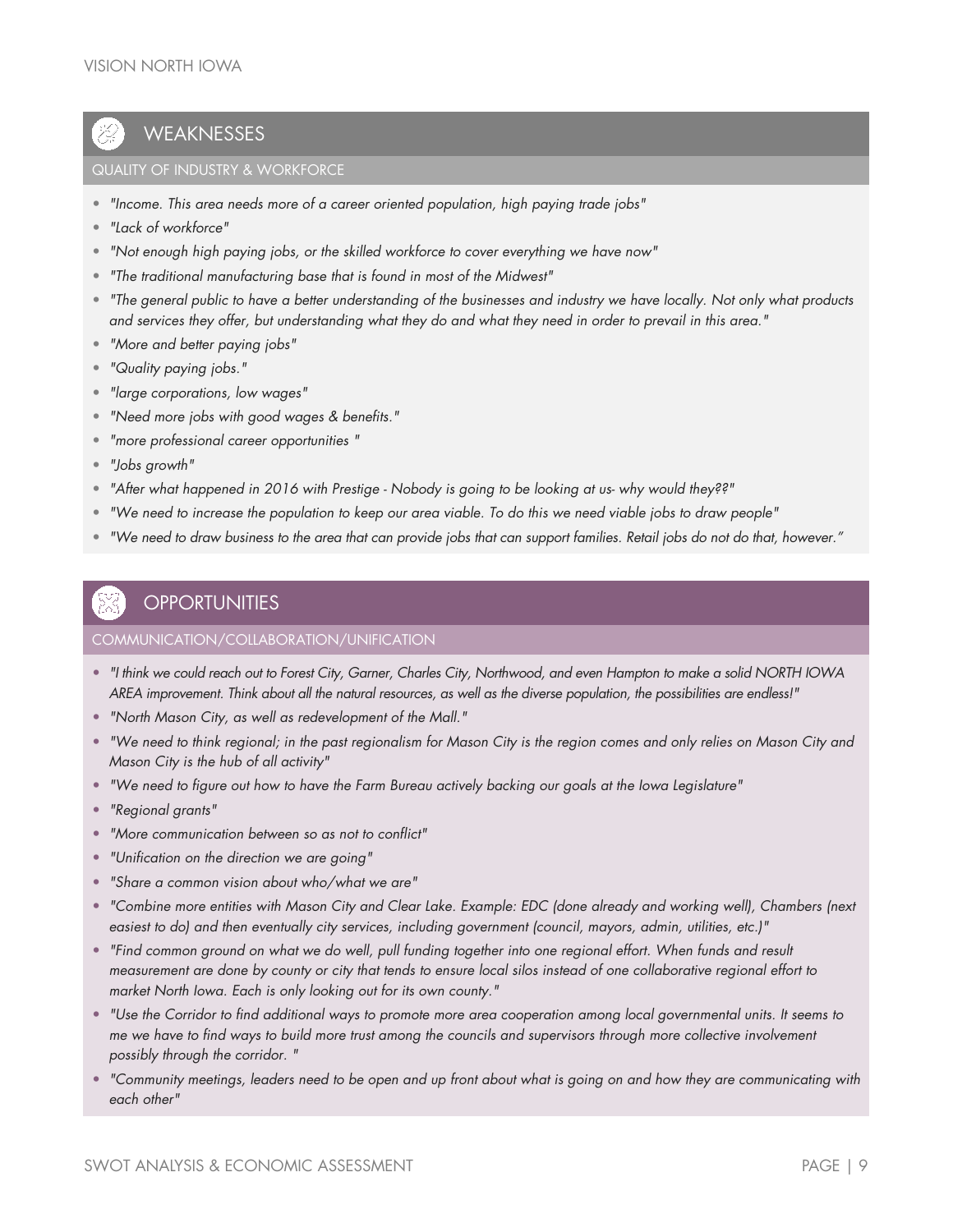## **OPPORTUNITIES**

#### COMMUNICATION/COLLABORATION/UNIFICATION—*CONTINUED*

- *"Neighboring small towns partnering with MC and Clear Lake. A greater North Iowa partnership?"*
- *"Hold Quarterly 'Networking events'"*
- *"a) Decide what M.C. wants to do (goals). b) Decide if M.C. can do it alone. c) If not alone, then work with other communities, employers, and colleges. d) Do it all in a sustainable way."*
- *"Communities have to discuss what type of North Iowa they want and achieve a unified plan to try and make it happen. Clear Lake was definitely against having a hog processing plant built in Mason City. We have one economic development group in the North Iowa Corridor that is to work for all residents in Mason City, Clear Lake, and Cerro Gordo County. Because of Prestige I have heard rumblings that Clear Lake should as in the past go it alone for economic development. "*
- *"Have the city councils meet or discuss what could benefit each other at the city level and county level."*

#### QUALITY OF LIFE / COMMUNITY AMENITIES

- *"Better restaurants and shopping, redevelopment of downtown Mason City and Clear Lake"*
- *"I would like to see a more vibrant downtown, more local shopping and boutiques as well as a box store like Gordmans. More "fun" activities for the young adults."*
- *"Increase in bike/running trail system."*
- *"Health/wellness centers, options, trail systems"*
- *"Outdoor recreational spaces (trails) need to be expanded. It would help with recruitment. People want access to their environment and they want it to be clean. Stronger action plan for change."*
- *"Festivals, concerts, bars (locally owned) festivals (beer fests, themed festivals) Food trucks"*
- *"Build off of our success! Grow lake access, increase small business & employees, provide more recreation for community/visiting individuals."*
- *"More bike paths"*
- *"Continue to look at options for restaurants and retail shopping that is not currently here. Entertainment offerings increased would be nice as well."*

#### COMMUNITY DEVELOPMENT AND REVITALIZATION

- *"More airlines out of Mason City Clear Lake- Better parking downtown Mason City- no 2 hr limits- More events and back up from Main Street and Mason City Chamber"*
- *"Hockey in Mall Event Center Mason City- continue to revitalize downtown in both cities"*
- *"Continue moving in a forward direction with renovations and updates to downtown Mason City, including the building of the multipurpose arena. I would also like to see our lower income areas receive some attention to clean up the city." "I love what has been done in downtown MC and look forward to us continuing our movement in a forward direction."*
- *"Grow the downtown. Celebrate the cold. Get rid of or build up the Downtown Mall. More economic growth, easy access in and around Northern Mason City; possible by pass to Western Commerce Corridor. More commerce, shopping on Eastern side of Mason City"*

#### COMMUNITY ACTIVITIES AND EVENTS

- *"More activities for youth-personally I would love to see us become a regional training center for youth activities that draws from all of North Iowa. We should be leading the way in this area and many others."*
- *"Providing opportunities for youth: it could provide economic impact through trainings and tournaments offered in many sports. Ames and Ankeny have something going on almost every weekend and they have the facilities to do it. I would love to be a part of this for North Iowa!"*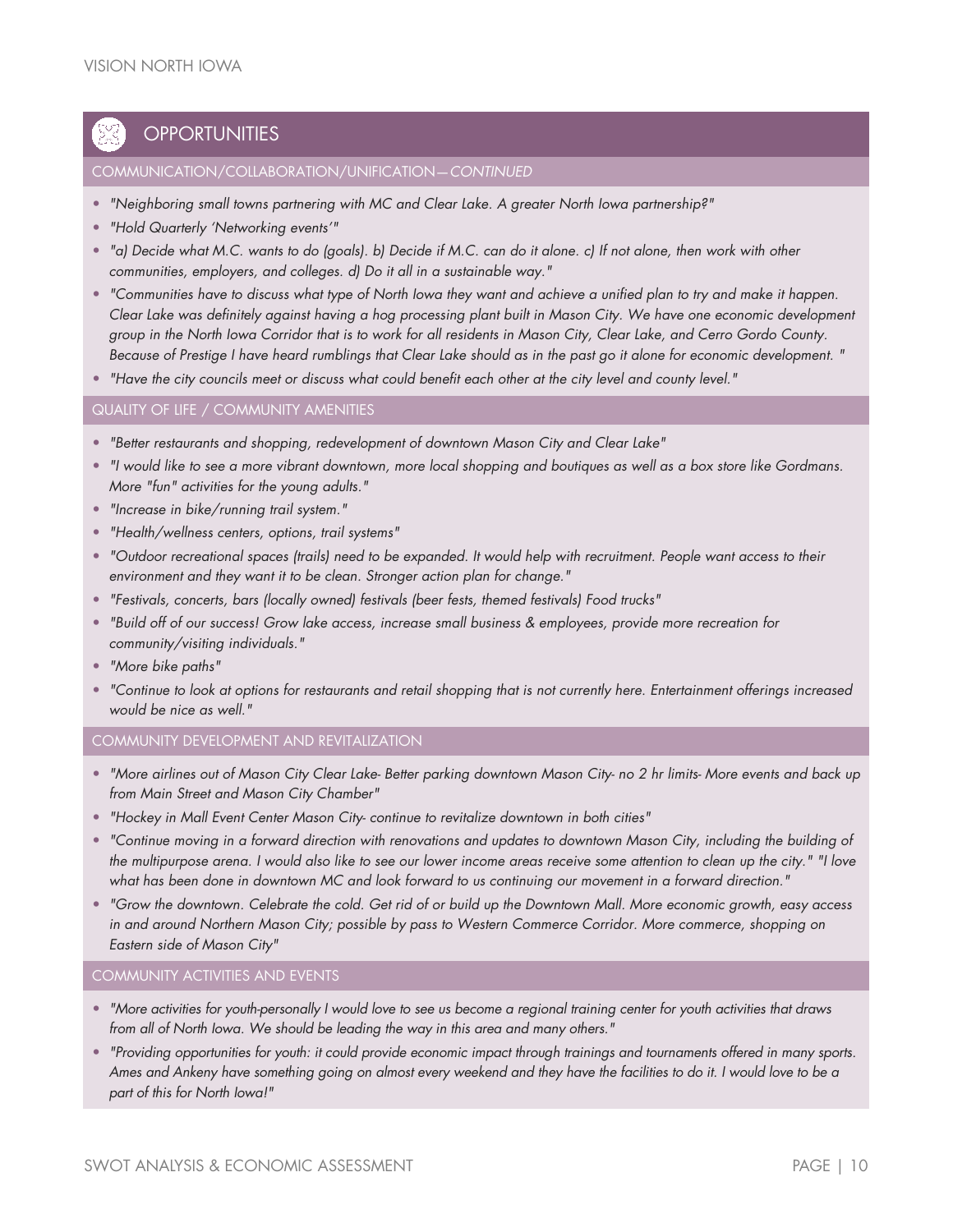## **OPPORTUNITIES**

#### COMMUNITY ACTIVITIES AND EVENTS—*CONTINUED*

- *"More/diverse cultural opportunities & festivals"*
- *"Heightened cultural events"*
- *"Convention center - I travel to central Iowa at least once a month for some type of agriculture conference. Those could be bringing people here!"*
- *"Promote what we have going on. So many times I hear people say there's nothing to do. Every weekend of the year could be filled if you look to a neighboring zip code"*
- *"Have unique celebrations (seasonal). "*

#### BUSINESS AND INDUSTRY

- *"What can we capitalize on with this quality: Distribution centers, data centers???"*
- *"Tourism, technology and distribution points"*
- *"Developing, retaining and recruiting young professionals and those in technology fields"*
- *"From a 'macro' perspective I see a tremendous amount of opportunity in our region for production, manufacturing, and distribution industries. We have low cost of living, safe neighborhoods, and good schools. These are necessary to attract new workforce considering moving from other areas. We also have prime location to support transportation out of those facilities."*
- *"The momentum in growth of breweries, wine culture, restaurants, music, art and decor establishments "*
- *"NIACC- Agribusiness- Medical Care-Small Businesses."*
- *"We need a REAL greenhouse-not big box vendors."*
- *"Look to growing smaller businesses (including retail). People come to shop at the big box stores, but we need an artsy shopping district too"*
- *"Development of technology based jobs -provided our broad band infrastructure is up to speed-"*
- *"I think it's in production. We have a community college that can provide training to new and existing workers, and the production industry we attract will only enhance the service industry sector that we already have. "*
- *"I also think that if we were to invest in our regional internet capability it would expand on opportunity to telecommute for work and increase opportunity for things like telehealth."*
- *"Agriculture & potential employment growth"*
- *"New logistical/shipping centers taking advantage of our solid transportation access, insurance companies looking to expand in Iowa to take advantage of domicile laws here, food production facilities that can benefit from our access to ag products"*
- *"I see the continued opportunity in agriculture supporting industry and process of food products."*

## THREATS

#### **GOVERNMENT**

- *"Lack of expanding local control from the feds & state governments"*
- *"transparency and the people who are against everything"*
- *"Improve communication between the cities as well as the county officials"*
- *"The competition between cities (residents and city officials)*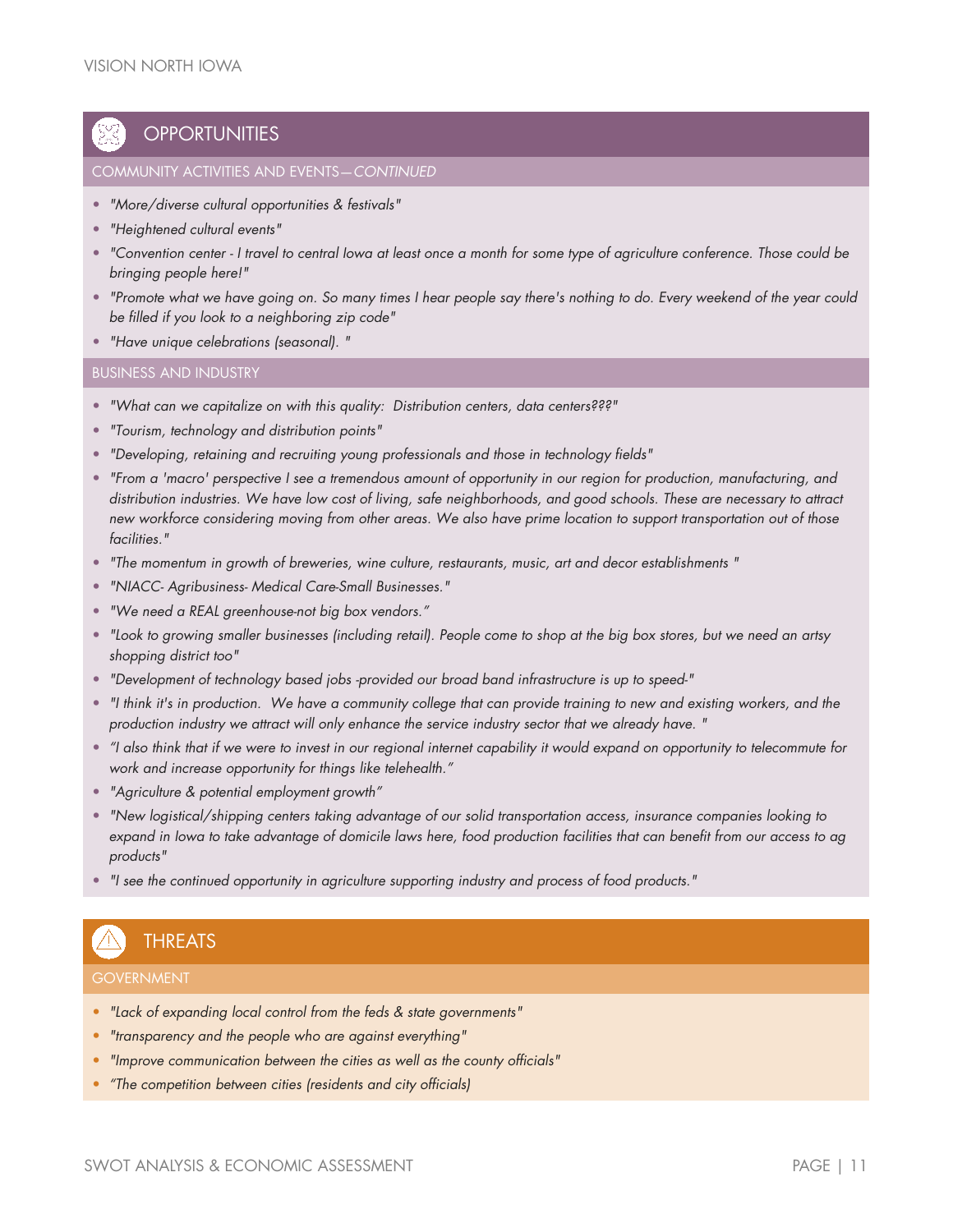## **THREATS**

#### GOVERNMENT—*CONTINUED*

- *"Perception by some that certain areas of the city receive more attention/money than others"*
- *"Many. Political challenges. Financial challenges, turf challenges. Long term engagement and commitment. "*
- *"All of the major organizations need to collaborate; the Chambers, visitor's bureau, EDC, Main Street, JPEC, etc. This has worked well for others such as Fort Dodge and Burlington. The lack of collaboration has caused us to fall behind." "Long time leaders need to share power and work with new leadership. Organizations need to come out of their silos and collaborate."*
- *"City & state zoning restrictions, funding, lack of high paying jobs."*
- *"MC council all on the same page; collaboration, not divisive"*
- *"In Mason City, in particular, I fear that the group of leaders that have been advocating for change and development will be disheartened by recent defeats and simply give up. Is there a group of people in North Iowa that are willing to keep fighting against those whose response to anything new or different is "No, we can't/shouldn't/won't do that."*

#### **DEMOGRAPHICS**

- *"Young Millennials not choosing to live and work in North Iowa. As a whole, North Iowa is a very old demographic. We need more college grads and young entrepreneurs to WANT to reside here and work. Otherwise what will happen to all entry level jobs? Stores will close and the opportunity of a work force is gone. "*
- *"Young people are more interested in living in a metro area"*
- *"Demographics are not favorable - little to no population growth for many decades."*
- *"Aging population creates threats. The need for new, young families are great. "*
- *"We send our best kids off to college and we expect them to never come back. We need to emphasize that there is no shame in learning and working in the trades."*
- *"An aging population combined with a millennial generation that is attracted to the city life."*

#### **WORKFORCE**

- *"We have seen (are seeing) a continued challenge to get young professionals back to this area." "It makes it very hard to be in the professional service industry during this time (can't find people to hire) "*
- *"Lack of skilled workforce, aging workforce"*
- *"Workers who are not equipped to handle 21st century jobs (and often can't pass a drug test)"*
- *"Young people move out of area for job opportunities, low unemployment rate, availability of workers"*
- *"Business leaving. Winnebago moving executive positions to Minneapolis could have a very negative affect on many area cities."*
- *"No enough local risk takers who will try and start their own business, stagnant and declining population that hinders new business from moving to the area, older population with a shrinking labor pool, very dependent on agriculture profitability. When farmers make money we all make money. When farmers do not make money the entire region suffers. "*
- *"No mid to upper level jobs. Some smaller town got a phone/call center. Great idea for working moms. (St. Ansgar, or maybe a town in southern MN.)"*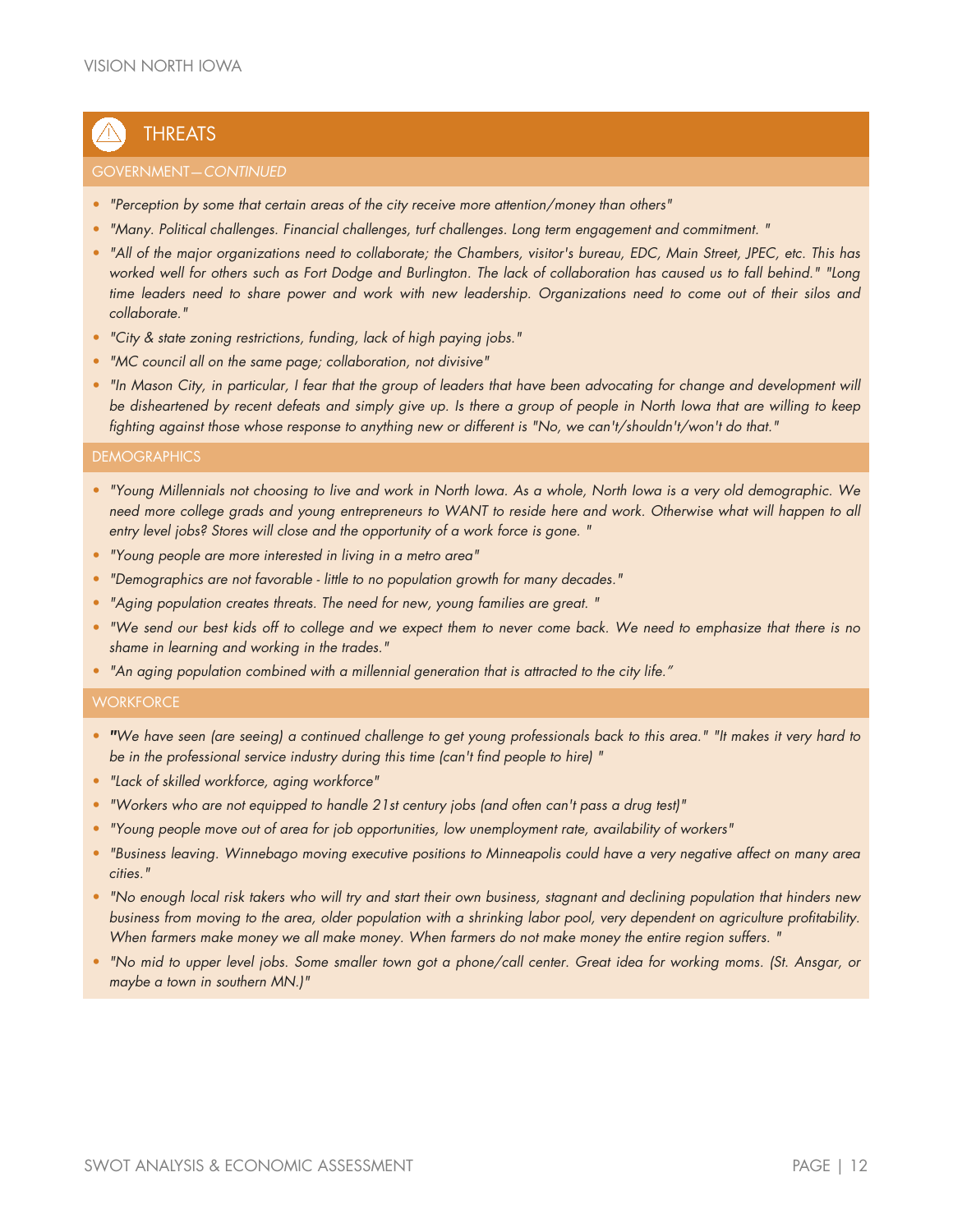## **KEY WORD ANALYSIS**

Specific questions were selected for key word analysis based on their applicability and subject matter. "Word clouds" were constructed as visual representations of the most commonly used words and phrases contained in participant responses. Words lacking specific meaning (a, an, the, and, is, are, etc.) were filtered out for clarity. The relative size of the words represents their frequency among responses.

#### **FIGURE 1. QUESTION 2 WORD CLOUD**

Question two asked participants, "What do you love most about living in the North Iowa region?" The word cloud below indicates that the most common themes in question two were "community" (appearing 101 times), "small town" (83), and "family" (59). A total of 736 responses were received for this question.

**North lowa** School System **OptionS** Low Crime Rate **Mason City Great Place Cost of Living** Weather Parks Good People **Friendly People Smaller Small Town Traffic Community Lime Creek Family NIACC Clear Lake** Restaurants Activities Quality of Life Seasons **Band Fest Opportunities Not Too Big Nature Nice People**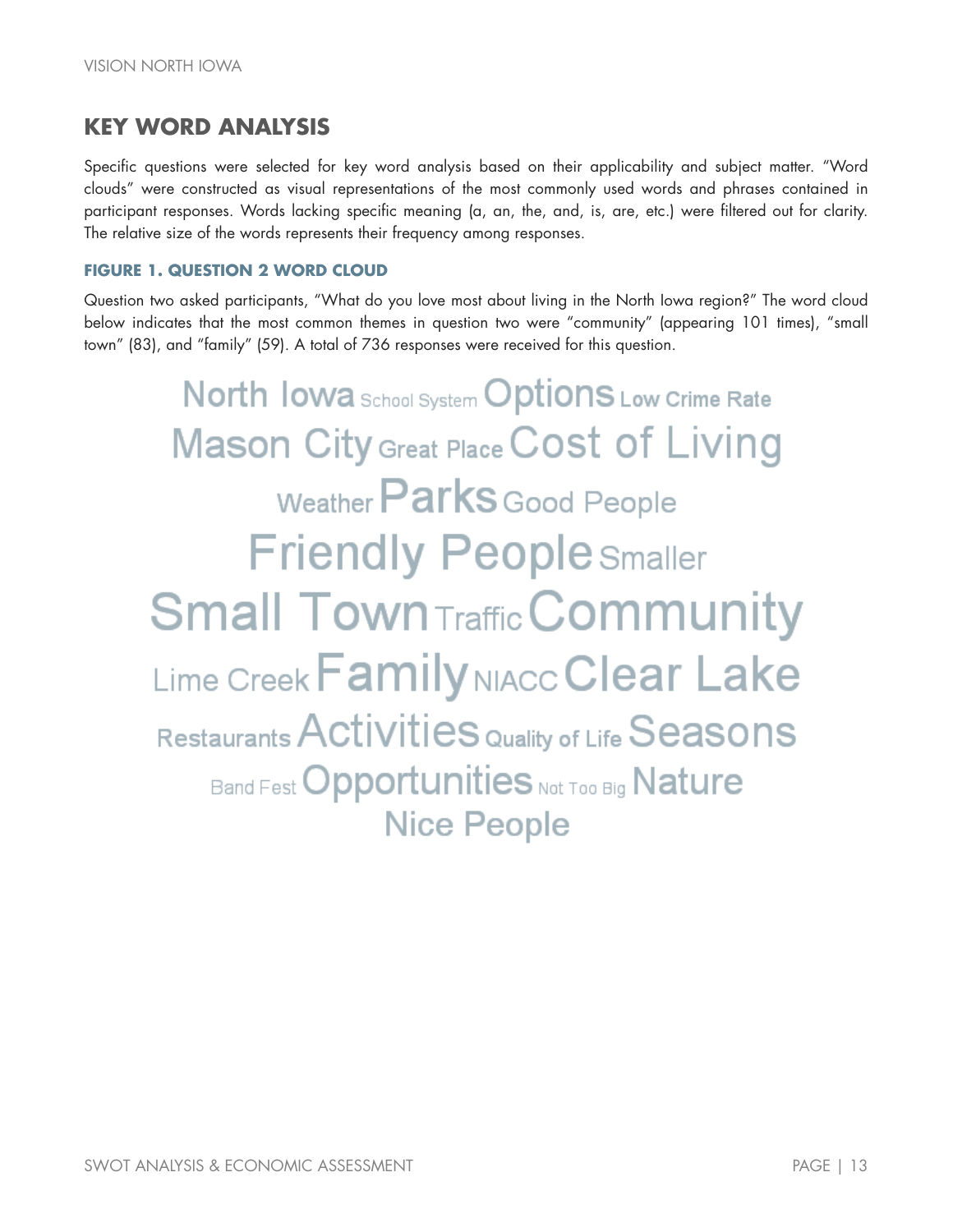#### **FIGURE 2. QUESTION 3 WORD CLOUD**

Participants were asked to describe what they would like to see change about the region (within their collective control), in question two. The most frequent responses were "jobs" (appearing 81 times), "activities" (76), and "business" (65), out of 685 responses.

> Young People Younger People Mall Construction Restaurants Look Town Parks Mason City Housing Places Entertainment Activities Roads JODS Bike Trails Businesses Cultural **Community** Emphasis Stores sports **Growth** Employment Opportunities **Local** Water Quality Clear Lake

#### **FIGURE 3. QUESTION 5 WORD CLOUD**

Question five asked participants, "Why should someone from outside our region choose to move here?" The word cloud below reveals that the most common themes in question four were "living" (103), "community" (91), and "place" (81). A total of 736 responses were received for this question.

> Response Large Cities Friendly People Fun **Quality of Life Peaceful Education Safety** Safe offer Small Town Clear Lake **Community History Living Nice People Place Lifestyle Good Schools** Low Crime Rate Job Opportunities Values **Great Schools Recreational Opportunities Business** Nice Neighborhoods Options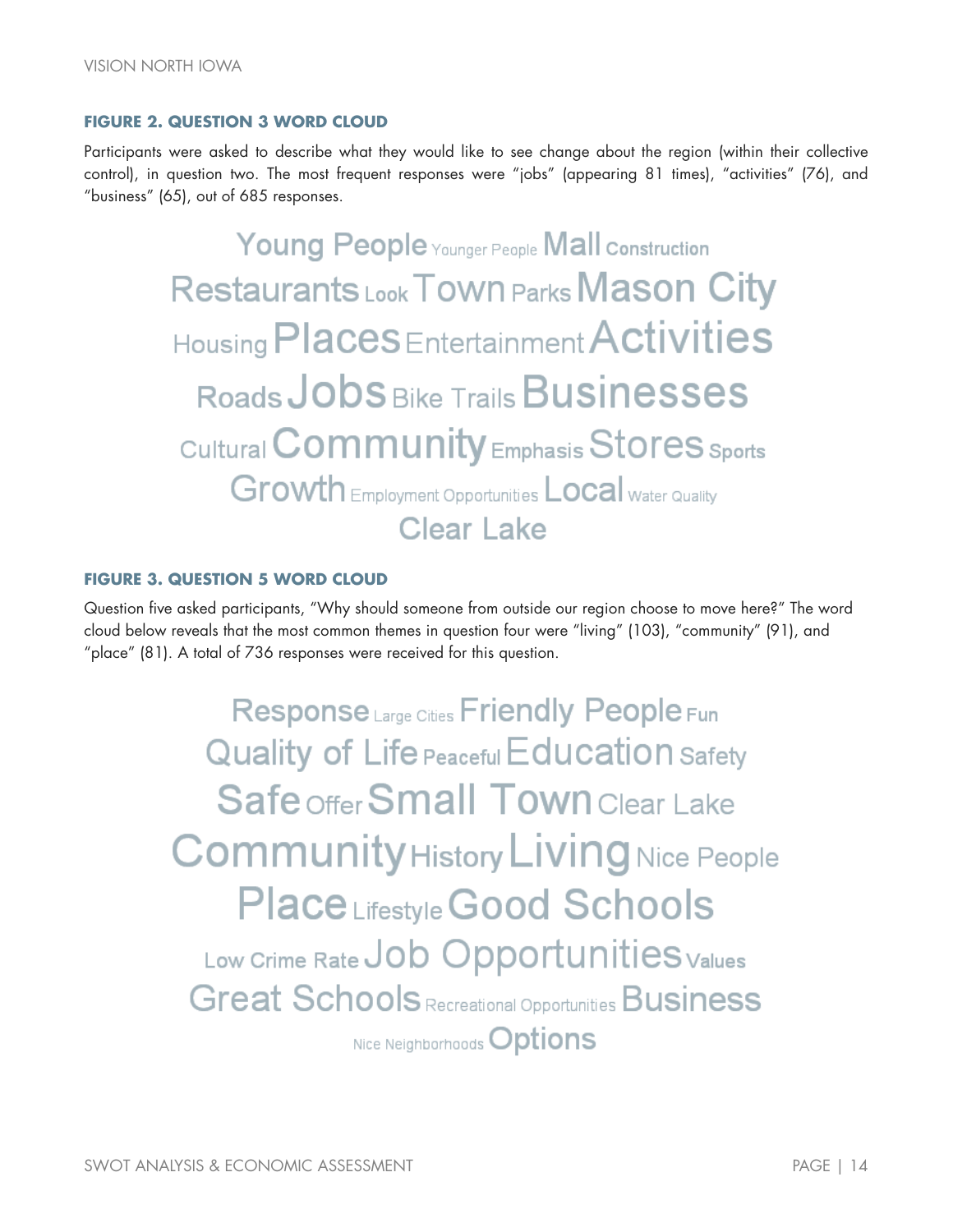#### **FIGURE 4. QUESTION 7 SUMMARY**

#### MOST COMMON WORDS USED TO DESCRIBE NORTH IOWA

Question seven asked participants to provide three words they felt best described North Iowa. The graphic below represents the most common responses, regardless of the order in which they were provided.

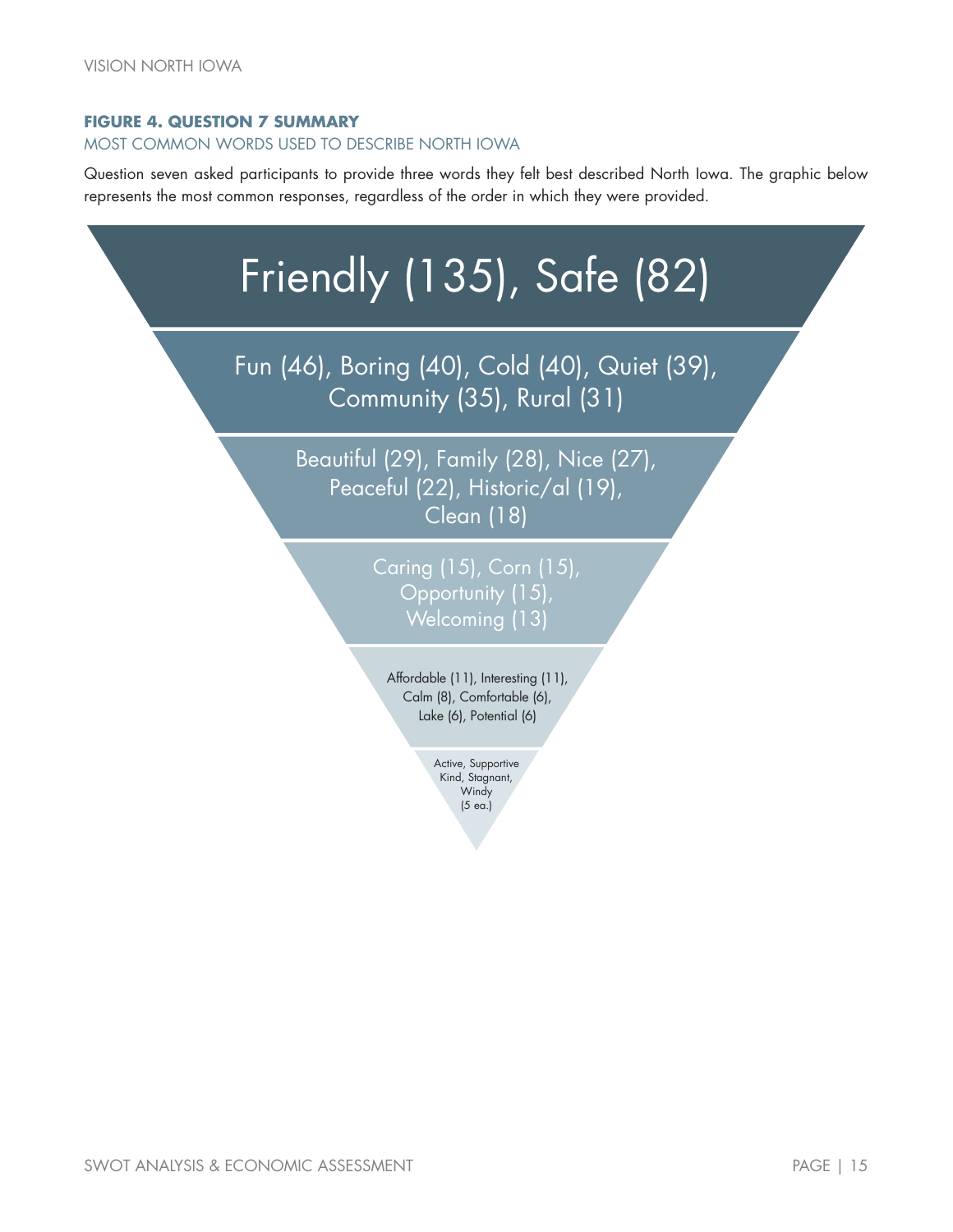#### **FIGURE 5. QUESTION 9 WORD CLOUD**

In question nine participants were asked, "What have been some major successes in the region?" The most frequent responses were "McKesson" (108), "Park" (70), and "Clear Lake (66), out of a total of 736 open-ended responses. It might be concluded that "Park" in this context refers to the Historic Park Inn hotel revitalization.

**Music man Square Major Success New Businesses** Sports Blue Zones Mc Downtown School Frank Lloyd Wright Events Food NIACC Tree Town Park Band Fest McKesson New Restaurants Clear Lake Small Businesses Mason City stores Response Prestage North Iowa Lime Creek **Community** Mercy Medical Center Trails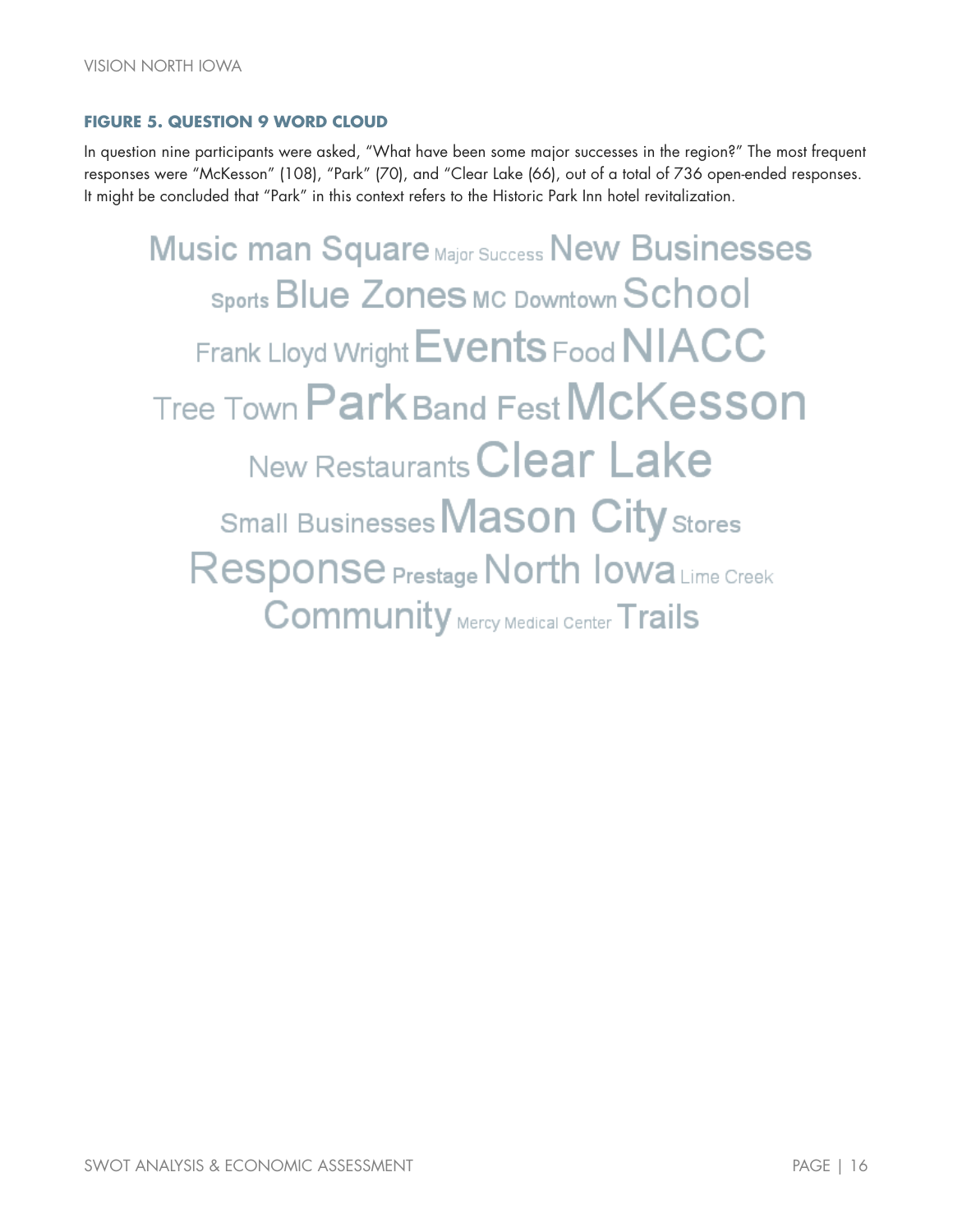## <span id="page-20-0"></span>**DEMOGRAPHICS, EDUCATION & WORKFORCE**

#### **FIGURE 6. POPULATION TRENDS, CERRO GORDO COUNTY** ANNUAL ESTIMATES JULY 1 OF EACH YEAR

Over the last decade, the population of Cerro Gordo County declined from approximately 44,500 to 43,100, or 3.1 percent. EMSI projects that the population will decline by 2 percent to around 42,100 by 2020.

Source: US Census Bureau, Population Estimates program. Projection provided by EMSI. Population figures are rounded to the nearest 100. Percentages are rounded to the nearest tenth. Note: via Moody's economy.com;





#### **FIGURE 8. COMPONENTS OF POPULATION CHANGE, CERRO GORDO COUNTY** GROWTH SINCE 2011

From 2011 to 2015, net domestic migration was negative and thus was the largest contributor to the county's population decline. Modest gains were realized in 2016. Natural increase was modestly positive in 2011 but has declined since then. Immigration held fairly constant over

Source: U.S. Bureau of the Census (history) via Moody's Analytics.

the five-year period.

#### **FIGURE 7. POPULATION TRENDS, CERRO GORDO COUNTY** GROWTH SINCE 2006

Between 2006 and 2016, the population of the 7 county region declined from 113,200 to 108,900, or 3.8 percent. At the same time, the State of Iowa's population increased by 5 percent and the US population increased by 8 percent.

Source: US Census Bureau, Population Estimates program. Population figures are rounded to the nearest 100. Percentages are rounded to the nearest tenth. Note: via Moody's Analytics.

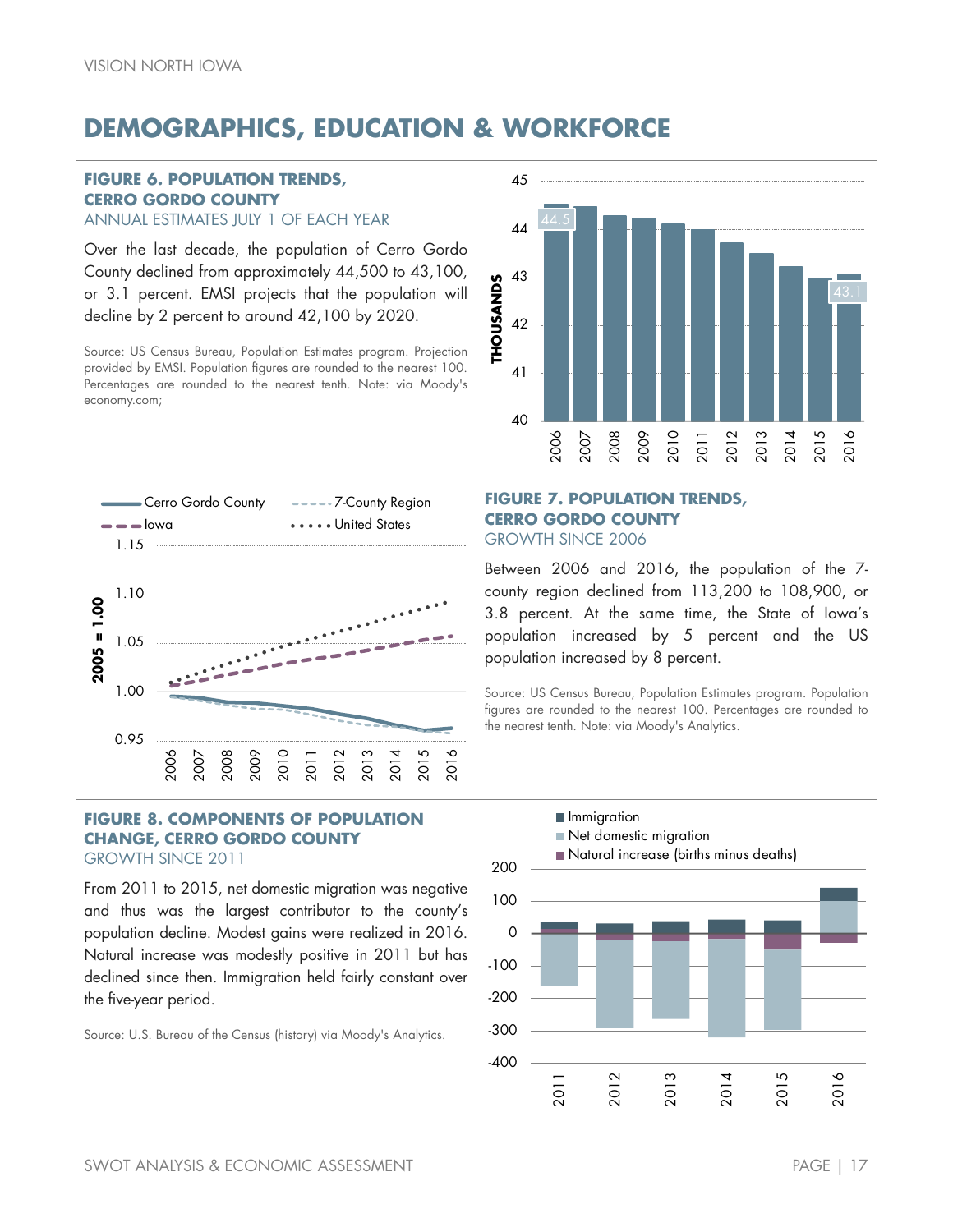

#### **FIGURE 9. INBOUND & OUTBOUND MIGRATION PATTERNS (1990-2010)**

Outbound migration has primarily exceeded outbound migration since 1990. One exception occurred in 1992, when inbound migration spiked slightly—the high point for the 20-year period. In the last four years for which data was available, the difference between the inbound and outbound migration was lower than the previous 10 years.

Source: U.S. Internal Revenue Service via Moody's Analytics

#### **FIGURE 10. MEDIAN HOUSEHOLD INCOME**

As of 2014, Cerro Gordo County's median household income was \$45,012, approximately 15 percent less than the state median household income (\$52,716) and about 16 percent less than the national median household income (\$53,482).

In the last five years, Cerro Gordo County's median household income remained relatively stable. When adjusted for inflation, however, it decreased marginally.

Source: ACS via Moody's Economy.com

Youth (0-19)

Young adults (20-34)



#### **FIGURE 11. AGE DISTRIBUTION**

Cerro Gordo County's median age was 42.7 years as of the 2010 census. Estimates for 2015 indicate an increase to 44 years. This is older than both the 2015 state and US median age estimates, at 38.1 years and 37.8 years respectively.

The young adults (20-34) cohort represents a smaller share of the population in the county and the region than at state and national levels, while the senior cohort (65+) is larger. The youth and experienced working age populations are on par with those of the state and nation.

Source: ACS via Moody's Economy.com

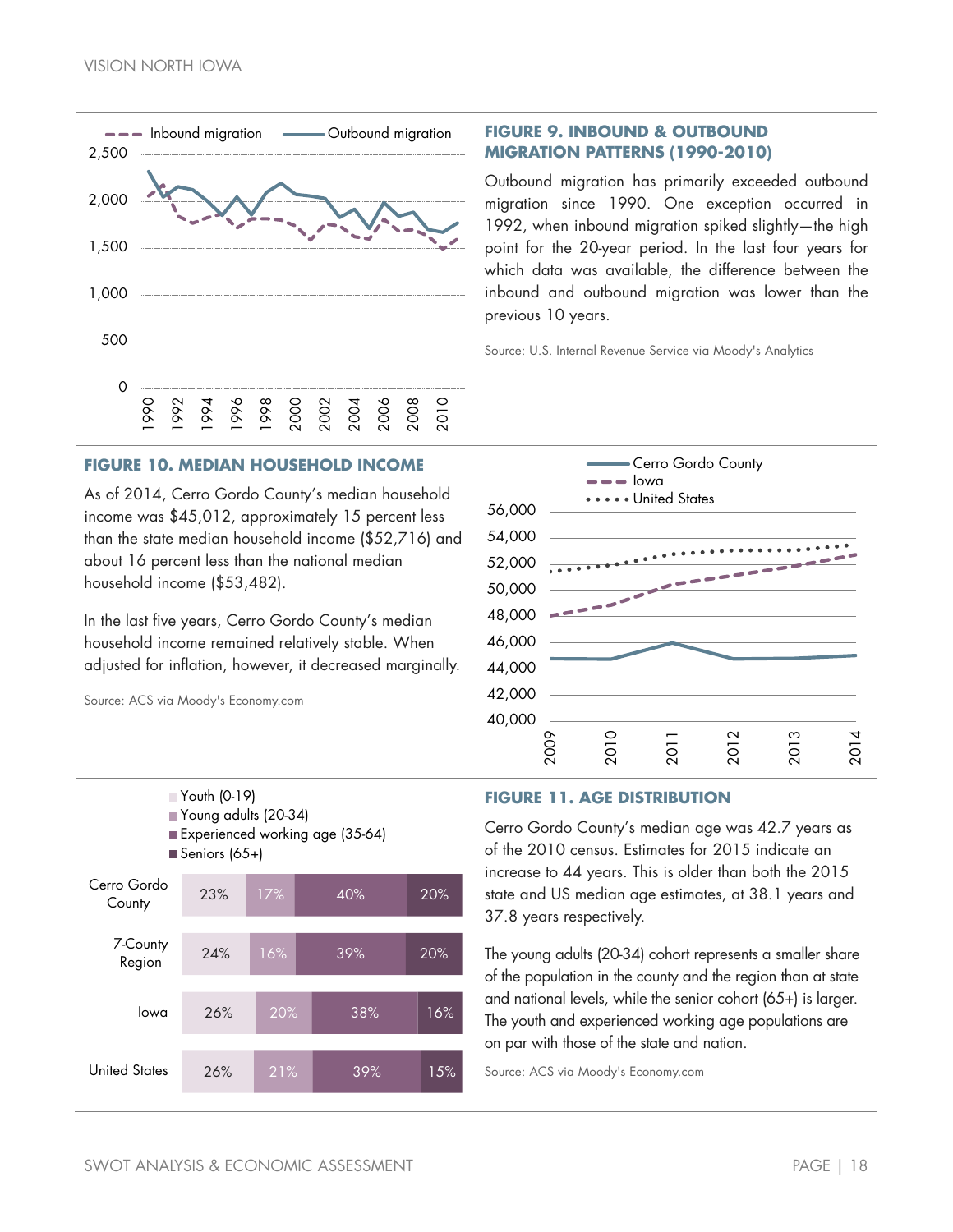#### **FIGURE 12. EDUCATIONAL ATTAINMENT**

At the low end of the educational attainment spectrum, the county, region, and state are between 5 percent and 7 percent below the national average. The percentage of county, region, or state residents with a high school diploma or equivalent, or "some college", is greater than the nation. (The "Some college" category includes those who complete certificates or associates degrees as well as students who enter college but do not graduate.) The region falls well below bachelor degree attainment compared to the nation. The county and state are incrementally higher, but fall short of the national average.



Source: ACS via Moody's Economy.com

#### **FIGURE 13. COMMUTING PATTERNS**

The graphic below illustrates the commuting patterns of Cerro Gordo County workers. Calculations of these figures conclude that the county is a net importer of workers and thus produce a net increase in daytime population of about 2,200. [Figure 15](#page-23-0) breaks down commuting flows by NAICS industry sector.



Source: US Census Bureau, Local Employment Dynamics.

Note: Overlay arrows are for illustrative purposes and do not indicate directionality of worker flow between home and employment locations.

#### **FIGURE 14. CERRO GORDO COUNTY INDUSTRY CLASS**

The share of internal jobholders working in goods producing industries and trade, transportation, and utilities is lower than in the shares of the same industries for inbound and outbound commuters. However, the share of internal jobholders who work in all other services is significantly higher than the other two groups.

Source: US Census Bureau, Local Employment Dynamics.

#### All other services

- Trade, transportation, and utilities
- Goods-producing

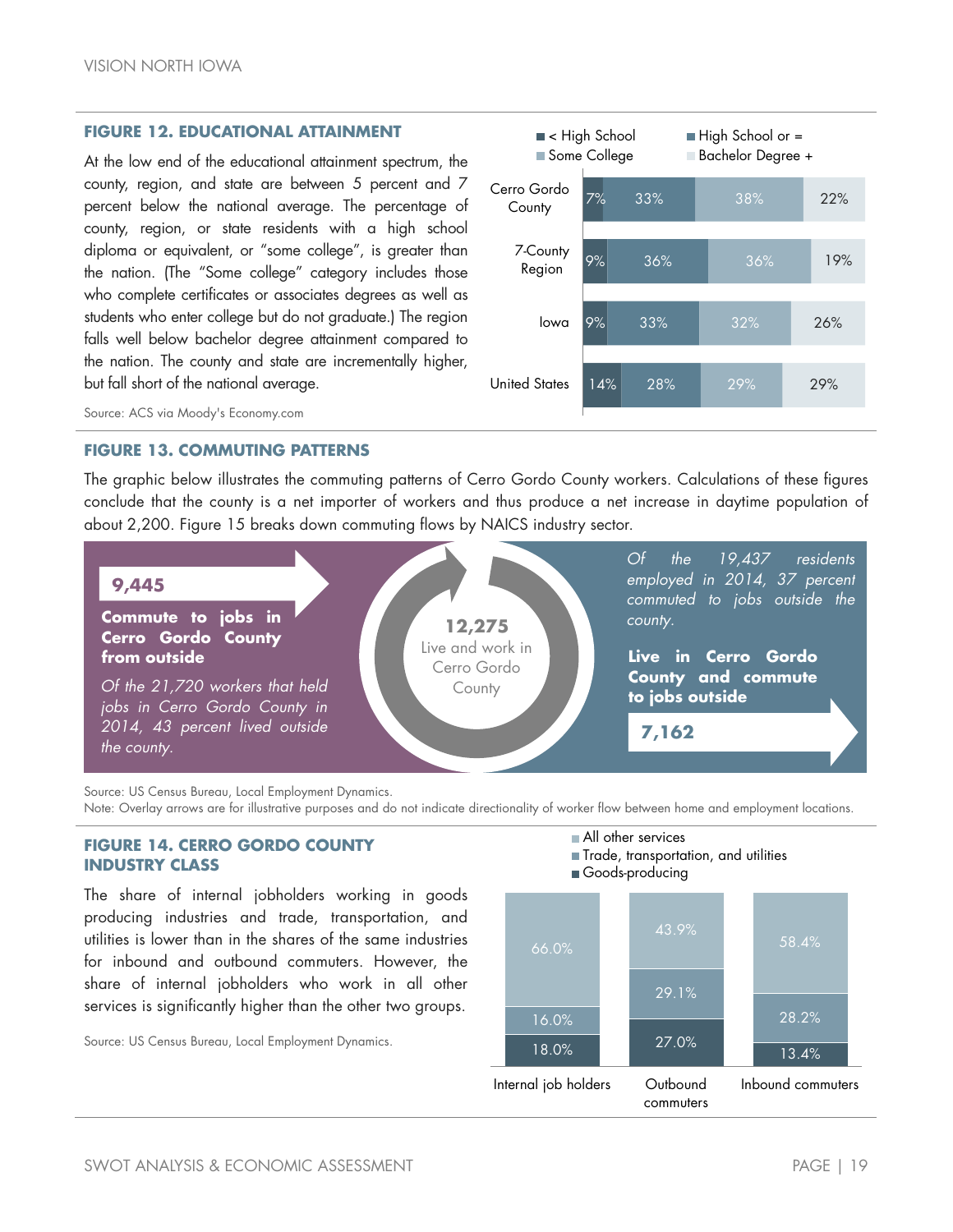#### <span id="page-23-0"></span>**FIGURE 15. NET COMMUTING FLOWS BY NAICS INDUSTRY SECTOR**

- $\blacksquare$  Net Inbound (net commuting into Cerro Gordo County)
- Net Outbound (net commuting out from Cerro Gordo County)



Source: US Census Bureau, Local Employment Dynamics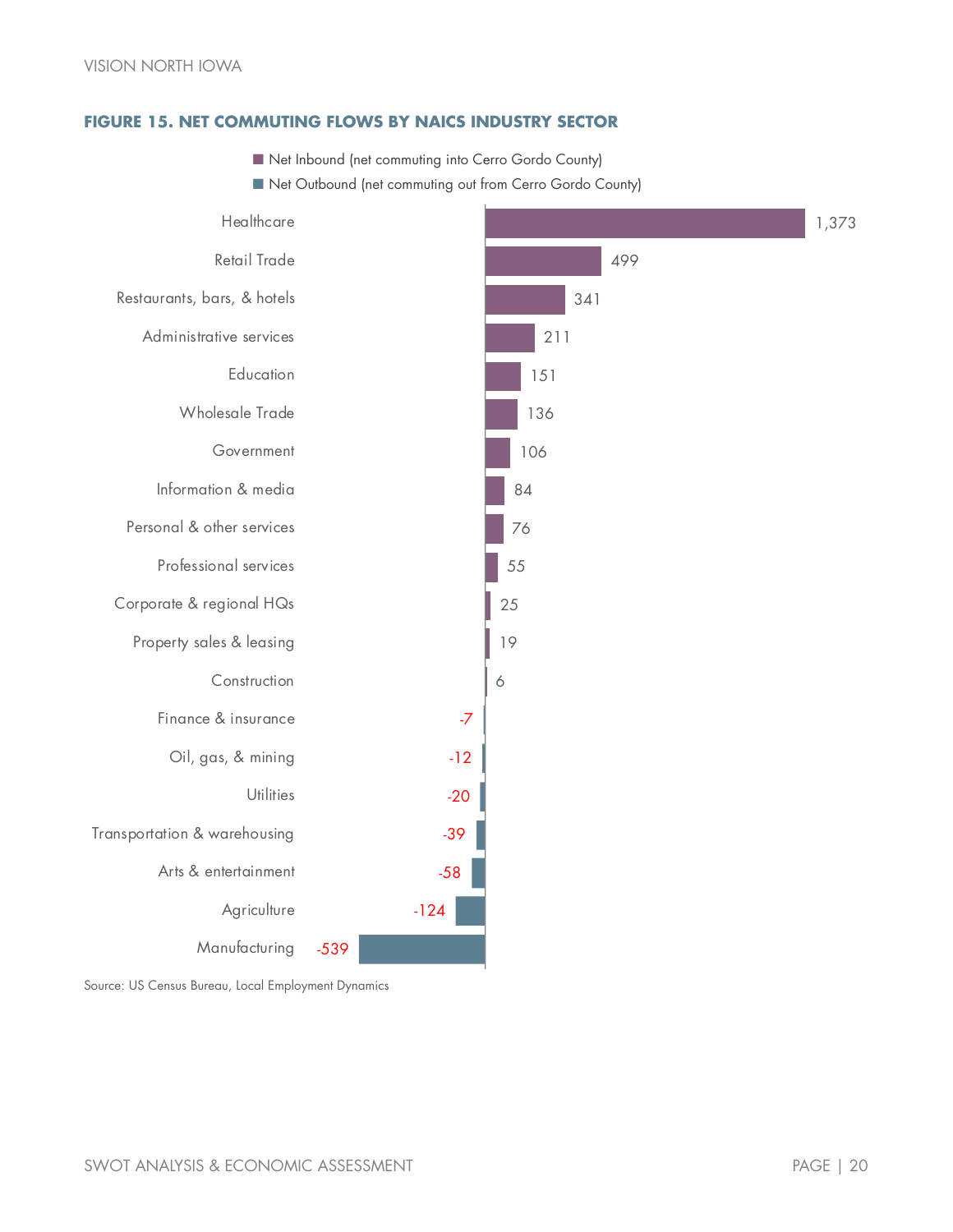

#### **FIGURE 17. EMPLOYMENT CHANGE WITH FIVE-YEAR PROJECTIONS**

County and region employment growth has roughly tracked state and US growth through the Great Recession, while the county experienced some sharper declines in employment during 2009 and 2015. Growth is projected to converge between 2018 and 2019 and stabilize thereafter.

Source: EMSI 2017.1 – QCEW Employees, Non-QCEW Employees, and Self-Employed

#### **FIGURE 16. CERRO GORDO COUNTY TOTAL EMPLOYMENT (2006-2016)**

After a brief and modest increase from 2007 to 2008, total employment in Cerro Gordo County declined steadily for the ensuing eight-year period. Between 2006 and 2016, total employment in Cerro Gordo County declined by 3,100 jobs, or 11 percent.

Source: EMSI 2017.1 – QCEW Employees, Non-QCEW Employees, and Self-Employed





#### **FIGURE 18. CERRO GORDO COUNTY CIVILIAN LABOR FORCE, 2005-2016**

As of 2016, Cerro Gordo County had a civilian labor force of 23,100, after experiencing steady declines over the last 10 years. The figure translates to a labor force participation rate of roughly 67 percent, which is higher than the national average of 63.5 percent.

Source: US Bureau of Labor Statistics via Moody's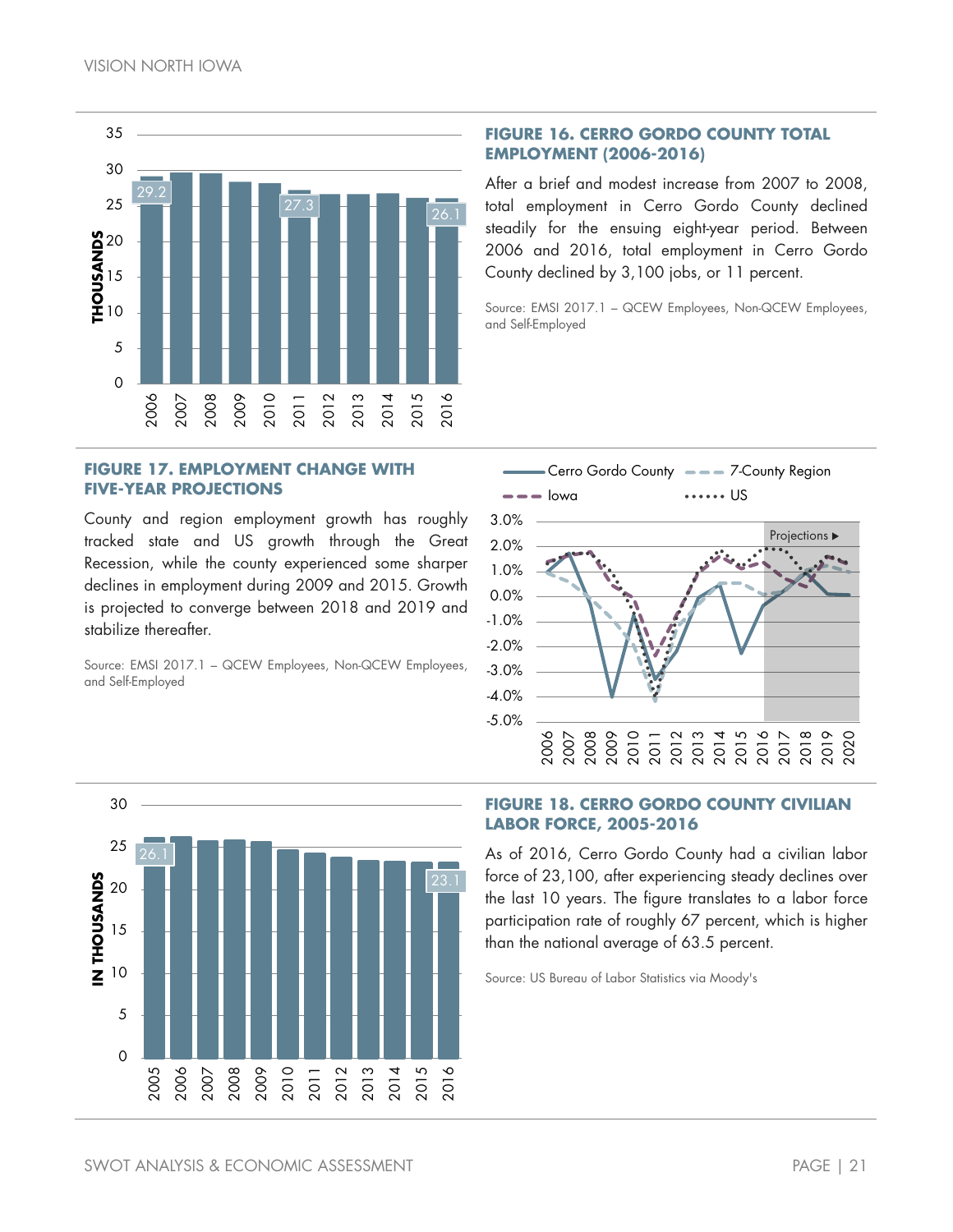#### **FIGURE 19. COMPARATIVE LABOR FORCE PARTICIPATION RATES, 2014** CIVILIAN LABOR FORCE, PERCENT OF TOTAL

The labor force participation rate of the county, 7-county region, and state are within just a few of percentage points of each another and several percentage points higher than the national rate.

Source: 2010-14 American Community Survey.



#### **FIGURE 20. CERRO GORDO COUNTY LABORSHED** EMPLOYEES BY ZIP CODE

In 2014, about 78 percent of workers in Cerro Gordo County lived in the 10 ZIP codes shown in the map below. Approximately two-thirds of workers lived in a single zip code, 50401, which encompasses the Mason City area. The second largest share of workers, roughly one-fifth, lived in 50428.



Source: LEHD, On the Map, TIP Strategies Research. Note: Top 10 ZIP codes (in order) are 50401, 50428, 50469, 50482, 50479, 50464, 50477, 50457, 50458, 50433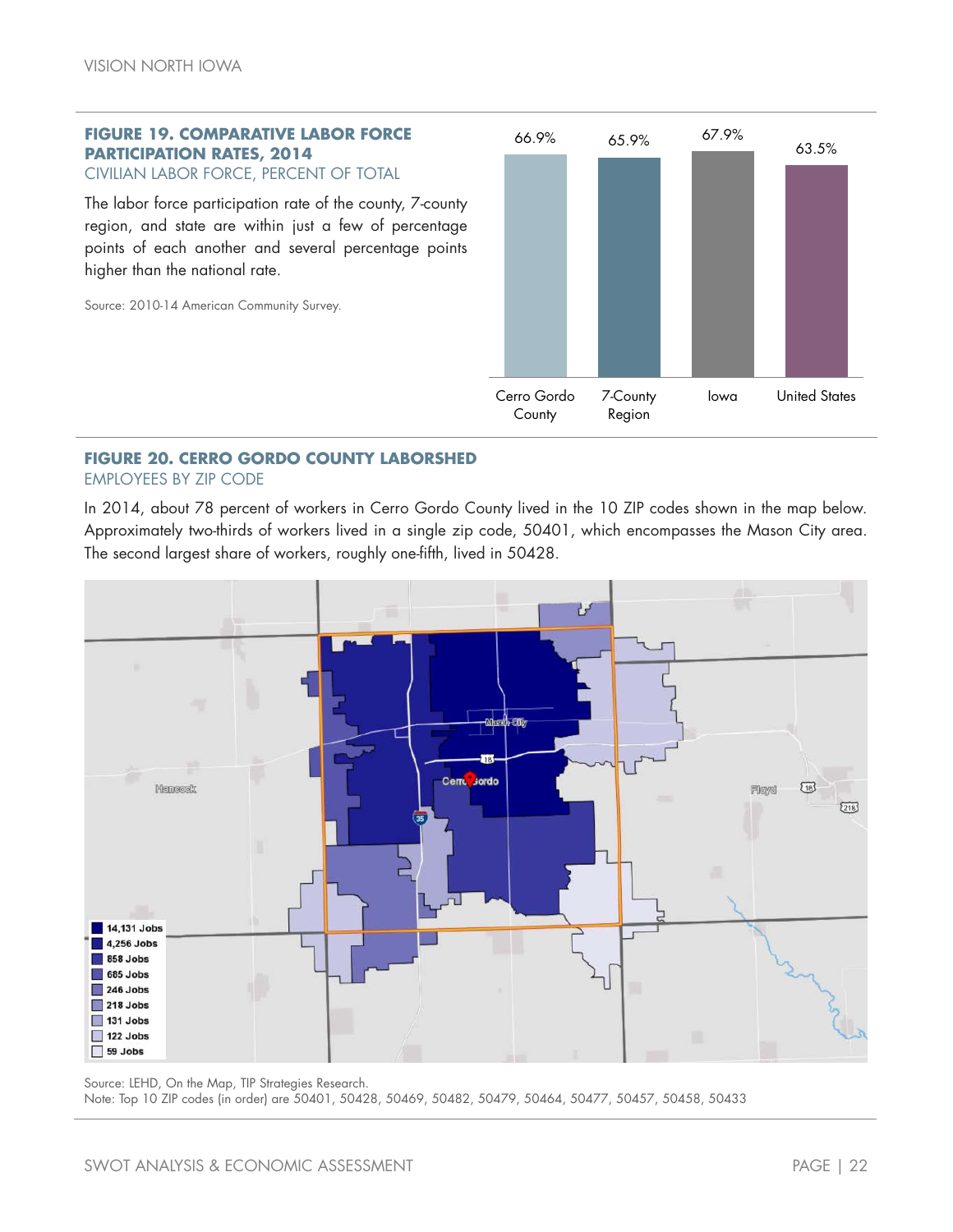## <span id="page-26-0"></span>**ECONOMIC ENVIRONMENT**

#### **FIGURE 21. CERRO GORDO COUNTY TOTAL EMPLOYMENT BY INDUSTRY**

JOB BASE 2016 + PROJECTED CHANGE THROUGH 2020

Healthcare holds the largest share of employment in the county. This industry is also projected to see the highest increase in total employment through 2020. While the county remains a regional center for retail, manufacturing, hospitality, and education, employment is projected to decline modestly in retail, manufacturing, and hospitality over the next five years.



Source: EMSI 2017.1 – QCEW Employees, Non-QCEW Employees, and Self-Employed. Excludes military and unclassified employment. \*Note: Education includes all public schools, colleges, & universities, and healthcare includes all public hospitals.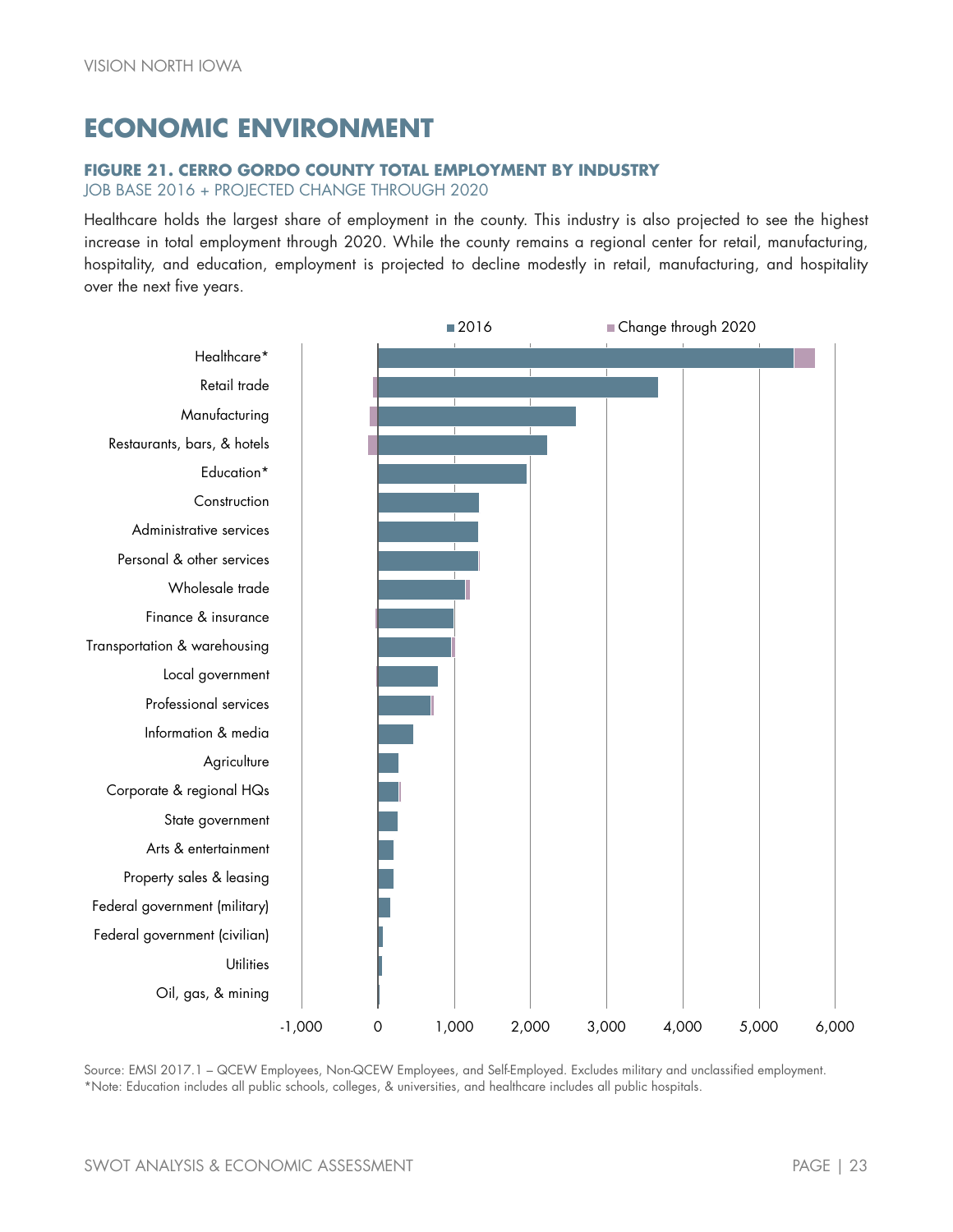#### **FIGURE 22. CERRO GORDO COUNTY NET JOB CHANGE BY INDUSTRY (2011-2016)**

Healthcare was also the dominant job creator in the county between 2011 and 2016, followed by administrative services\*\*, education, professional services, construction, and wholesale trade. Restaurants, hotels & bars; retail trade; information & media; manufacturing, and finance & insurance saw the largest declines during this period.



Source: EMSI 2017.1 – QCEW Employees, Non-QCEW Employees, and Self-Employed.

\*Note: Education includes all public schools, colleges, & universities (i.e., these jobs are not included with local or state government), and healthcare includes all public hospitals. Excludes military and unclassified employment.

\*\*Industries in the Administrative and Support Services subsector group establishments engaged in activities that support the day-to-day operations of other organizations. The processes employed in this sector (e.g., general management, personnel administration, clerical activities, cleaning activities) are often integral parts of the activities of establishments found in all sectors of the economy. The establishments classified in this subsector have specialization in one or more of these activities and can, therefore, provide services to clients in a variety of industries and, in some cases, to households. The individual industries of this subsector are defined on the basis of the particular process that they are engaged in and the particular services they provide.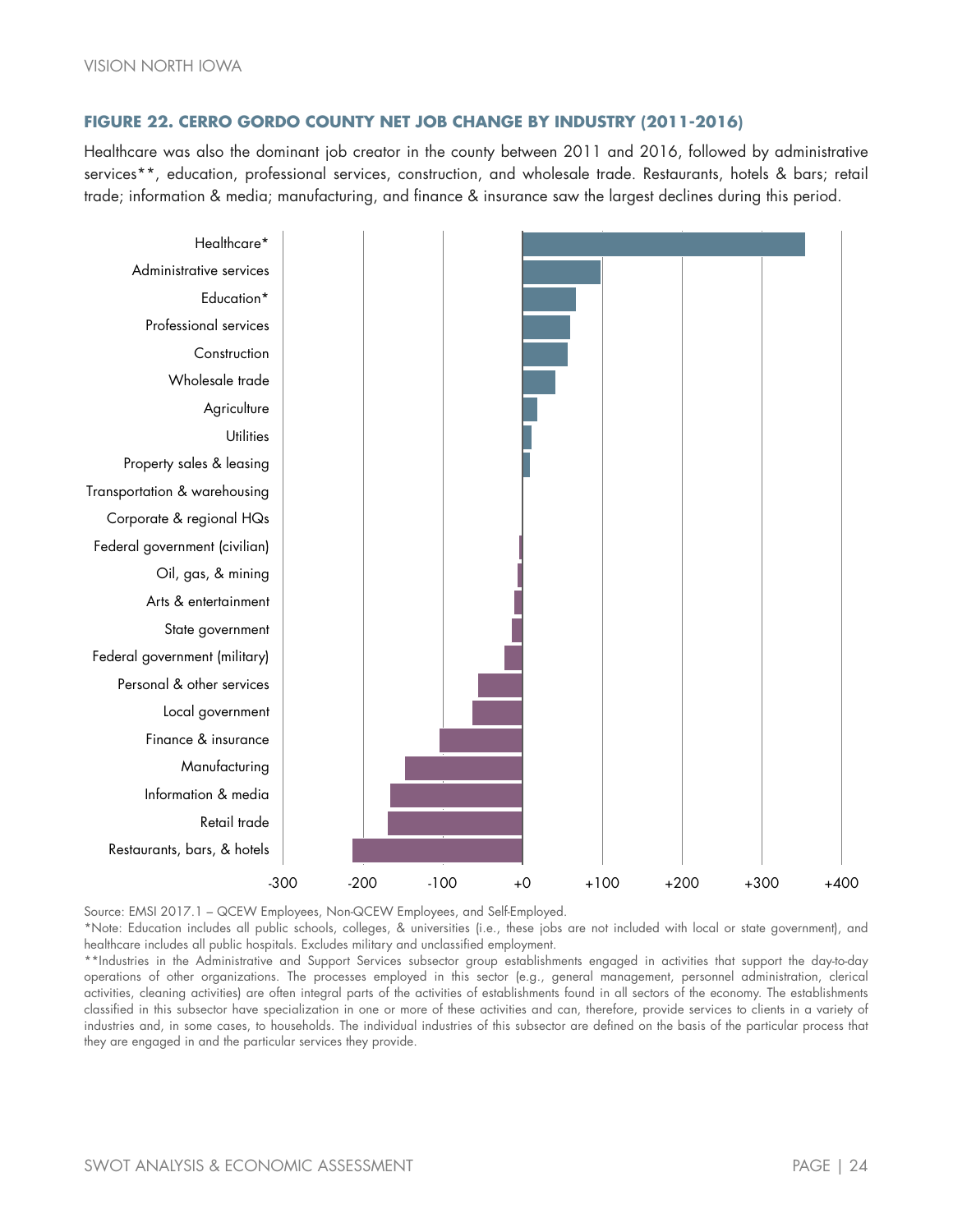#### **FIGURE 23. INDUSTRY DISTRIBUTION (PERCENT OF TOTAL)**

#### COMPARISON OF CERRO GORDO COUNTY WITH THE REGION, STATE, AND NATION

The county's top three industry sectors account for about half of the total employment base. Healthcare and retail account for a greater share of the county's employment base than they do in the region, state, and nation. Cerro Gordo's manufacturing sector accounts for a smaller share than in the region and state but accounts for a slightly larger share than in the nation.

|       | <b>NAICS Code &amp; Description</b> | Cerro Gordo<br>County | <b>7-County</b><br><b>Region</b> | lowa  | <b>US</b> |
|-------|-------------------------------------|-----------------------|----------------------------------|-------|-----------|
| 62    | Healthcare & social assistance*     | 20.8%                 | 15.6%                            | 13.3% | 13.3%     |
|       | 44-45 Retail trade                  | 14.0%                 | 10.9%                            | 10.9% | 10.6%     |
| 31-33 | Manufacturing                       | 9.9%                  | 18.1%                            | 12.6% | 8.1%      |
| 72    | Lodging, restaurants, & bars        | 8.5%                  | 5.9%                             | 7.2%  | 8.6%      |
| 61    | Education*                          | 7.4%                  | 7.7%                             | 10.4% | 9.3%      |
| 23    | Construction                        | 5.1%                  | 5.3%                             | 5.9%  | 5.4%      |
| 56    | Administrative & support services   | 5.0%                  | 3.3%                             | 4.4%  | 6.3%      |
| 81    | Personal & other services           | 5.0%                  | 5.7%                             | 4.7%  | 4.9%      |
| 42    | Wholesale trade                     | 4.4%                  | 4.3%                             | 4.0%  | 3.9%      |
| 52    | Finance & insurance                 | 3.8%                  | 3.3%                             | 5.6%  | 3.9%      |
| 48-49 | Transportation & warehousing        | 3.3%                  | 3.3%                             | 3.8%  | 3.5%      |
| 9039  | Local govt.                         | 3.0%                  | 3.7%                             | 3.2%  | 3.6%      |
| 54    | Professional services               | 2.6%                  | 2.0%                             | 3.3%  | 6.5%      |
| 51    | Information                         | 1.8%                  | 1.3%                             | 1.4%  | 1.9%      |
| 11    | Agriculture & forestry              | 1.0%                  | 4.5%                             | 3.2%  | 1.3%      |
| 55    | Corporate & regional offices        | 1.0%                  | 1.1%                             | 1.1%  | 1.4%      |
| 9029  | State govt.                         | 1.0%                  | 0.6%                             | 1.1%  | 1.5%      |
| 71    | Arts, entertainment, & recreation   | 0.8%                  | 1.6%                             | 1.3%  | 1.7%      |
| 53    | Property sales & leasing            | 0.8%                  | 0.5%                             | 1.0%  | 1.7%      |
| 9011  | Federal govt. (civilian)            | 0.6%                  | 0.7%                             | 1.0%  | 1.8%      |
| 22    | <b>Utilities</b>                    | 0.2%                  | 0.4%                             | 0.4%  | 0.4%      |
| 21    | Mining (incl. oil & gas)            | 0.1%                  | 0.2%                             | 0.1%  | 0.4%      |

Source: EMSI 2017.1 – QCEW Employees, Non-QCEW Employees, and Self-Employed

\*Note: Education includes all public schools, colleges, & universities, and healthcare includes all public hospitals. Excludes military and unclassified employment. Three largest industries are highlighted.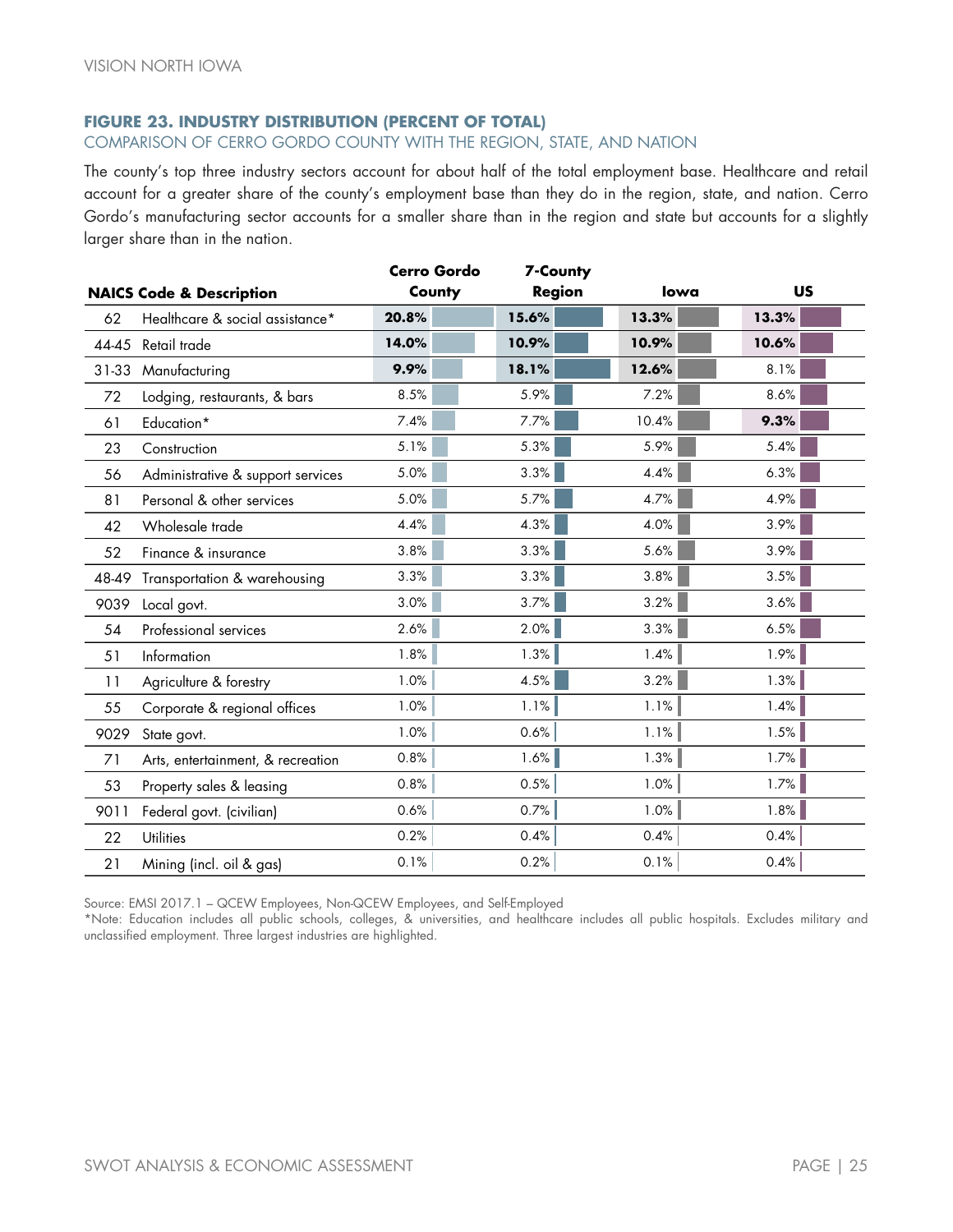#### **FIGURE 24. INDUSTRY CONCENTRATION (LQ)**

#### COMPARISON OF CERRO GORDO COUNTY WITH THE REGION, STATE, AND NATION

Cerro Gordo County has a higher-than-average concentration of employment in healthcare and retail employment relative to the nation. The county also shows strengths in manufacturing, as evidenced by its LQ of 1.23. However, Cerro Gordo's employment levels in the sector lag that of the 7-county region and the state, with LQs of 2.25 and 1.57, respectively. In addition to its high manufacturing LQ, the region has concentrations of employment in agriculture & forestry related employment (LQ= 3.64) and utilities (LQ = 1.21). Neither the county nor the region match the state's concentration in finance & insurance employment, illustrated by an LQ of 1.43 for the sector.

|                                     |                                   | Cerro Gordo             | 7-County |      |           |  |
|-------------------------------------|-----------------------------------|-------------------------|----------|------|-----------|--|
| <b>NAICS Code &amp; Description</b> |                                   | County<br><b>Region</b> |          | lowa | <b>US</b> |  |
| 62                                  | Healthcare & social assistance*   | 1.56                    | 1.17     | 1.00 | 1.00      |  |
|                                     | 44-45 Retail trade                | 1.34                    | 1.04     | 1.04 | 1.00      |  |
| $31 - 33$                           | Manufacturing                     | 1.23                    | 2.25     | 1.57 | 1.00      |  |
| 42                                  | Wholesale trade                   | 1.14                    | 1.10     | 1.04 | 1.00      |  |
| 81                                  | Personal & other services         | 1.03                    | 1.18     | 0.98 | 1.00      |  |
| 72                                  | Lodging, restaurants, & bars      | 0.99                    | 0.69     | 0.84 | 1.00      |  |
| 52                                  | Finance & insurance               | 0.97                    | 0.85     | 1.43 | 1.00      |  |
| 48-49                               | Transportation & warehousing      | 0.97                    | 0.96     | 1.10 | 1.00      |  |
| 23                                  | Construction                      | 0.94                    | 0.99     | 1.09 | 1.00      |  |
| 51                                  | Information                       | 0.94                    | 0.71     | 0.75 | 1.00      |  |
| 9039                                | Local govt.                       | 0.84                    | 1.04     | 0.89 | 1.00      |  |
| 11                                  | Agriculture & forestry            | 0.83                    | 3.64     | 2.56 | 1.00      |  |
| 56                                  | Administrative & support services | 0.80                    | 0.52     | 0.70 | 1.00      |  |
| 61                                  | Education*                        | 0.80                    | 0.83     | 1.11 | 1.00      |  |
| 55                                  | Corporate & regional offices      | 0.73                    | 0.75     | 0.79 | 1.00      |  |
| 9029                                | State govt.                       | 0.68                    | 0.40     | 0.76 | 1.00      |  |
| 22                                  | <b>Utilities</b>                  | 0.54                    | 1.21     | 1.06 | 1.00      |  |
| 53                                  | Property sales & leasing          | 0.47                    | 0.33     | 0.58 | 1.00      |  |
| 71                                  | Arts, entertainment, & recreation | 0.47                    | 0.92     | 0.75 | 1.00      |  |
| 54                                  | Professional services             | 0.41                    | 0.31     | 0.52 | 1.00      |  |
| 9011                                | Federal govt. (civilian)          | 0.33                    | 0.36     | 0.56 | 1.00      |  |
| 21                                  | Mining (incl. oil & gas)          | 0.18                    | 0.39     | 0.29 | 1.00      |  |

Source: EMSI 2017.1 – QCEW Employees, Non-QCEW Employees, and Self-Employed

\*Notes: Education includes all public schools, colleges, & universities, and healthcare includes all public hospitals. Excludes military and unclassified employment. LQs greater than 1.2 are presumed to show competitive advantage and are highlighted.

**LOCATION QUOTIENT (LQ) ANALYSIS** is a statistical technique used to suggest areas of relative advantage based on a region's employment base. LQs are calculated as an industry's share of total local employment divided by the same industry's share of employment at the national level. If the local industry and national industry are perfectly proportional, the LQ will be 1.00. LQs greater than 1.2 are presumed to indicate a comparative advantage; those below 0.75 suggest areas of weakness but also point to opportunities for expansion or attraction.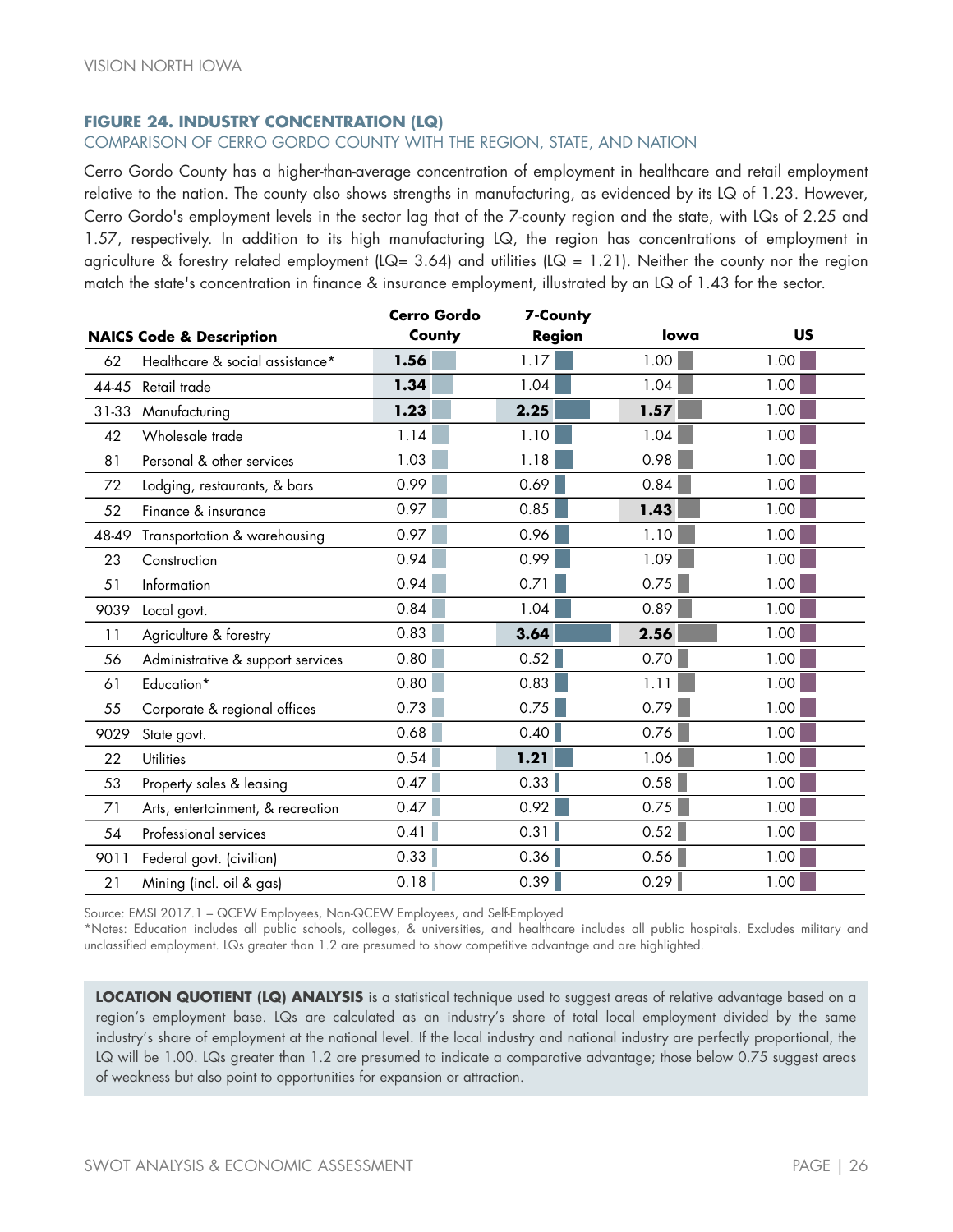#### **FIGURE 25. UNEMPLOYMENT**

#### ANNUAL RATE COMPARISON

As of December 2016, Cerro Gordo County's unemployment rate was 4 percent. This was marginally higher than the state unemployment rate of 3.7 percent and lower than the national rate of 4.9 percent. The chart to the right shows the county's unemployment rate in comparison to the state and nation over the last quarter century. The county's unemployment rate has largely been on par with the state rate but lower than the national rate.



Source: US Bureau of Labor Statistics, Local Area Unemployment Statistics (state and local), Current Population Survey (national)

#### **FIGURE 26. ANNUAL UNEMPLOYMENT RATES** 25-YEAR RANGE

The chart to the right shows a comparison of county, state, and national unemployment rates with historical ranges of fluctuation (represented by the vertical line) over the last 25 years.

Source: US Bureau of Labor Statistics, Local Area Unemployment Statistics (state and local), Current Population Survey (national)

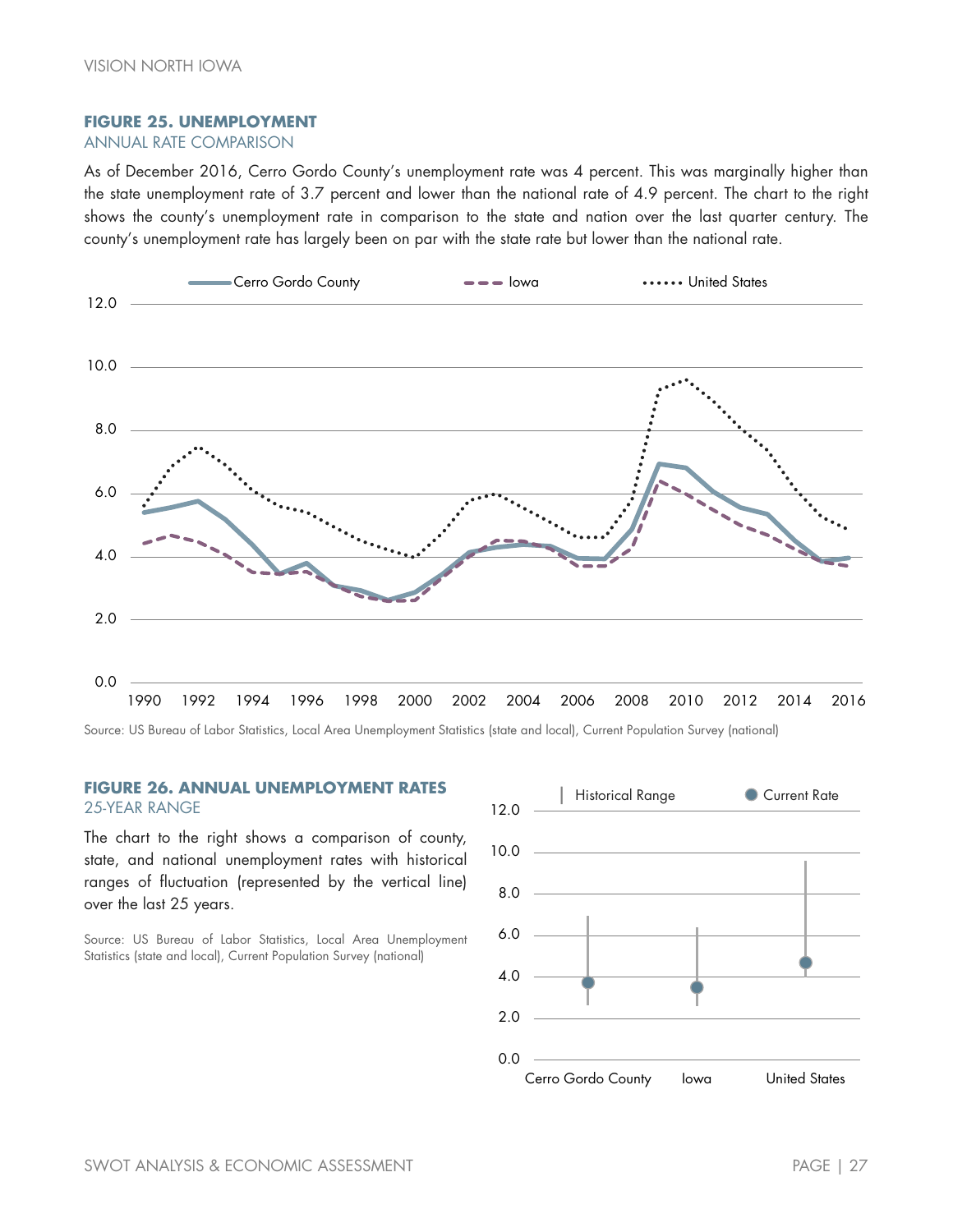#### **FIGURE 27. OCCUPATIONAL DISTRIBUTION (PERCENT OF TOTAL)**

COMPARISON OF CERRO GORDO COUNTY WITH THE REGION, STATE, AND US

Office and administrative support is the largest occupational group in Cerro Gordo County. Combined with salesrelated jobs and food preparation and serving workers, the three occupational groups account for more than onethird of the county's total employment (34 percent). By comparison, these three groups account for a slightly smaller share of employment in the region (29 percent) and the state (31 percent). As noted previously, the county, region, and state have above-average levels of employment in manufacturing industries, suggesting an area of specialization. This specialization can also be seen when looking at employment by occupation. At the regional level, nearly one in eight workers are employed in production occupations (12.9 percent), while at the national level this figure is closer to one in 17.

|    |                                            | <b>Cerro Gordo</b> | 7-County      |       |       |
|----|--------------------------------------------|--------------------|---------------|-------|-------|
|    | <b>SOC Code &amp; Description</b>          | County             | <b>Region</b> | lowa  | US    |
| 43 | Office & Administrative Support            | 13.7%              | 12.4%         | 14.1% | 15.2% |
| 41 | Sales & Related                            | 11.1%              | 9.1%          | 9.2%  | 10.2% |
|    | 35 Food Preparation & Serving Related      | 9.5%               | 7.6%          | 7.8%  | 8.4%  |
| 51 | Production                                 | 8.0%               | 12.9%         | 9.1%  | 6.0%  |
|    | 53 Transportation & Material Moving        | 7.9%               | 7.6%          | 7.7%  | 6.6%  |
| 29 | Healthcare Practitioners & Technical       | 7.2%               | 5.1%          | 5.0%  | 5.5%  |
|    | 11 Management                              | 5.2%               | 6.9%          | 7.2%  | 5.5%  |
|    | 39 Personal Care & Service                 | 5.1%               | 5.0%          | 4.3%  | 4.1%  |
|    | 25 Education, Training, & Library          | 4.9%               | 5.3%          | 5.9%  | 5.8%  |
| 47 | Construction & Extraction                  | 4.5%               | 4.9%          | 4.9%  | 4.5%  |
| 31 | <b>Healthcare Support</b>                  | 4.2%               | 3.5%          | 2.8%  | 2.8%  |
| 49 | Installation, Maintenance, & Repair        | 3.8%               | 4.7%          | 4.4%  | 3.8%  |
| 37 | Building/Grounds Cleaning & Maint.         | 3.7%               | 3.4%          | 3.5%  | 3.8%  |
| 13 | <b>Business &amp; Financial Operations</b> | 3.0%               | 2.8%          | 4.1%  | 5.1%  |
|    | 21 Community & Social Service              | 2.6%               | 1.9%          | 1.6%  | 1.6%  |
| 27 | Arts, Design, Entertainment, & Media       | 1.3%               | 1.2%          | 1.5%  | 1.8%  |
| 15 | Computer & Mathematical                    | 1.2%               | 1.0%          | 2.0%  | 2.8%  |
| 33 | Protective Service                         | 0.9%               | 1.0%          | 1.4%  | 2.3%  |
|    | 17 Architecture & Engineering              | 0.7%               | 0.9%          | 1.2%  | 1.7%  |
|    | 45 Farming, Fishing, & Forestry            | 0.6%               | 2.0%          | 1.2%  | 0.8%  |
|    | 19 Life, Physical, & Social Science        | 0.5%               | 0.7%          | 0.7%  | 0.8%  |
|    | 23 Legal                                   | 0.2%               | 0.3%          | 0.5%  | 0.8%  |

Source: 2017.1 – QCEW Employees, Non-QCEW Employees, and Self-Employed

Note: Excludes military and unclassified employment. Distribution table: Three largest occupations are highlighted.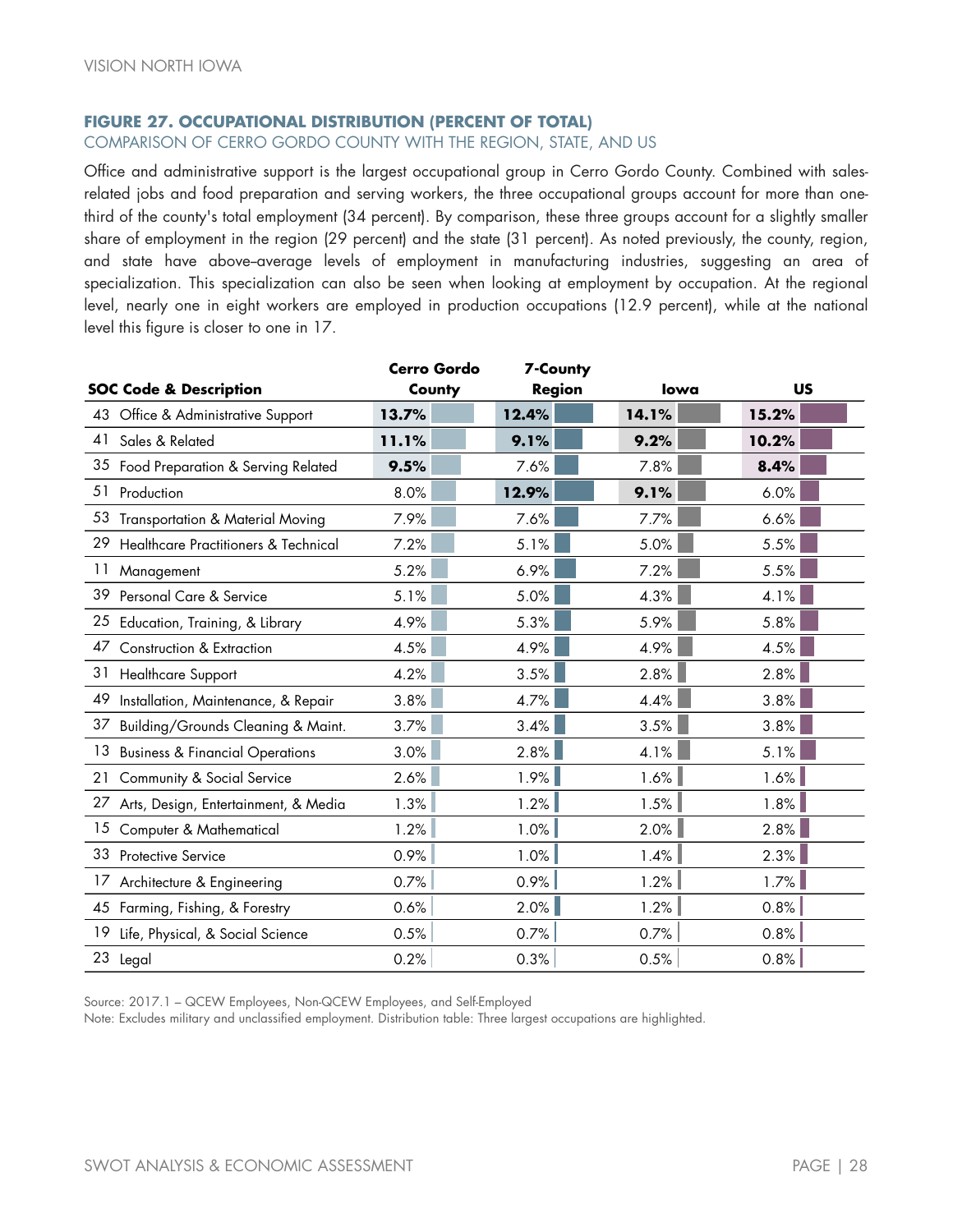#### **FIGURE 28. OCCUPATIONAL CONCENTRATION (LQ)**

#### COMPARISON OF CERRO GORDO COUNTY WITH THE REGION, STATE, AND US

The county has a higher concentration of community & social service, healthcare support, production, and healthcare practitioners & technical occupations than the region, state, and nation. Occupations that are less concentrated relative to the nation include management (0.94) and farming, fishing, & forestry (0.73).

|                                                  | Cerro Gordo | 7-County      |      |      |
|--------------------------------------------------|-------------|---------------|------|------|
| <b>SOC Code &amp; Description</b>                | County      | <b>Region</b> | lowa | US   |
| Community & Social Service<br>21                 | 1.57        | 1.18          | 1.00 | 1.00 |
| <b>Healthcare Support</b><br>31                  | 1.52        | 1.26          | 0.99 | 1.00 |
| Production<br>51                                 | 1.34        | 2.13          | 1.50 | 1.00 |
| Healthcare Practitioners & Technical<br>29       | 1.32        | 0.94          | 0.92 | 1.00 |
| Personal Care & Service<br>39                    | 1.23        | 1.21          | 1.05 | 1.00 |
| Transportation & Material Moving<br>53           | 1.20        | 1.15          | 1.16 | 1.00 |
| Food Preparation & Serving Related<br>35         | 1.13        | 0.90          | 0.92 | 1.00 |
| Sales & Related<br>41                            | 1.09        | 0.89          | 0.90 | 1.00 |
| Construction & Extraction<br>47                  | 1.01        | 1.08          | 1.08 | 1.00 |
| Installation, Maintenance, & Repair<br>49        | 0.98        | 1.21          | 1.13 | 1.00 |
| Building/Grounds Cleaning & Maint.<br>37         | 0.97        | 0.90          | 0.93 | 1.00 |
| Management<br>11                                 | 0.94        | 1.26          | 1.31 | 1.00 |
| 43 Office & Administrative Support               | 0.90        | 0.81          | 0.92 | 1.00 |
| Education, Training, & Library<br>25             | 0.86        | 0.91          | 1.02 | 1.00 |
| 45 Farming, Fishing, & Forestry                  | 0.73        | 2.53          | 1.55 | 1.00 |
| Arts, Design, Entertainment, & Media<br>27       | 0.73        | 0.65          | 0.80 | 1.00 |
| Life, Physical, & Social Science<br>19           | 0.66        | 0.83          | 0.87 | 1.00 |
| <b>Business &amp; Financial Operations</b><br>13 | 0.59        | 0.55          | 0.82 | 1.00 |
| 17 Architecture & Engineering                    | 0.44        | 0.55          | 0.70 | 1.00 |
| Computer & Mathematical<br>15                    | 0.43        | 0.35          | 0.71 | 1.00 |
| <b>Protective Service</b><br>33                  | 0.41        | 0.43          | 0.63 | 1.00 |
| 23 Legal                                         | 0.28        | 0.31          | 0.60 | 1.00 |

Source: EMSI 2017.1 – QCEW Employees, Non-QCEW Employees, and Self-Employed

Note: Excludes military and unclassified employment. Distribution table: Three largest occupations are highlighted. LQ table: LQs greater than 1.2 are presumed to show competitive advantage and are highlighted.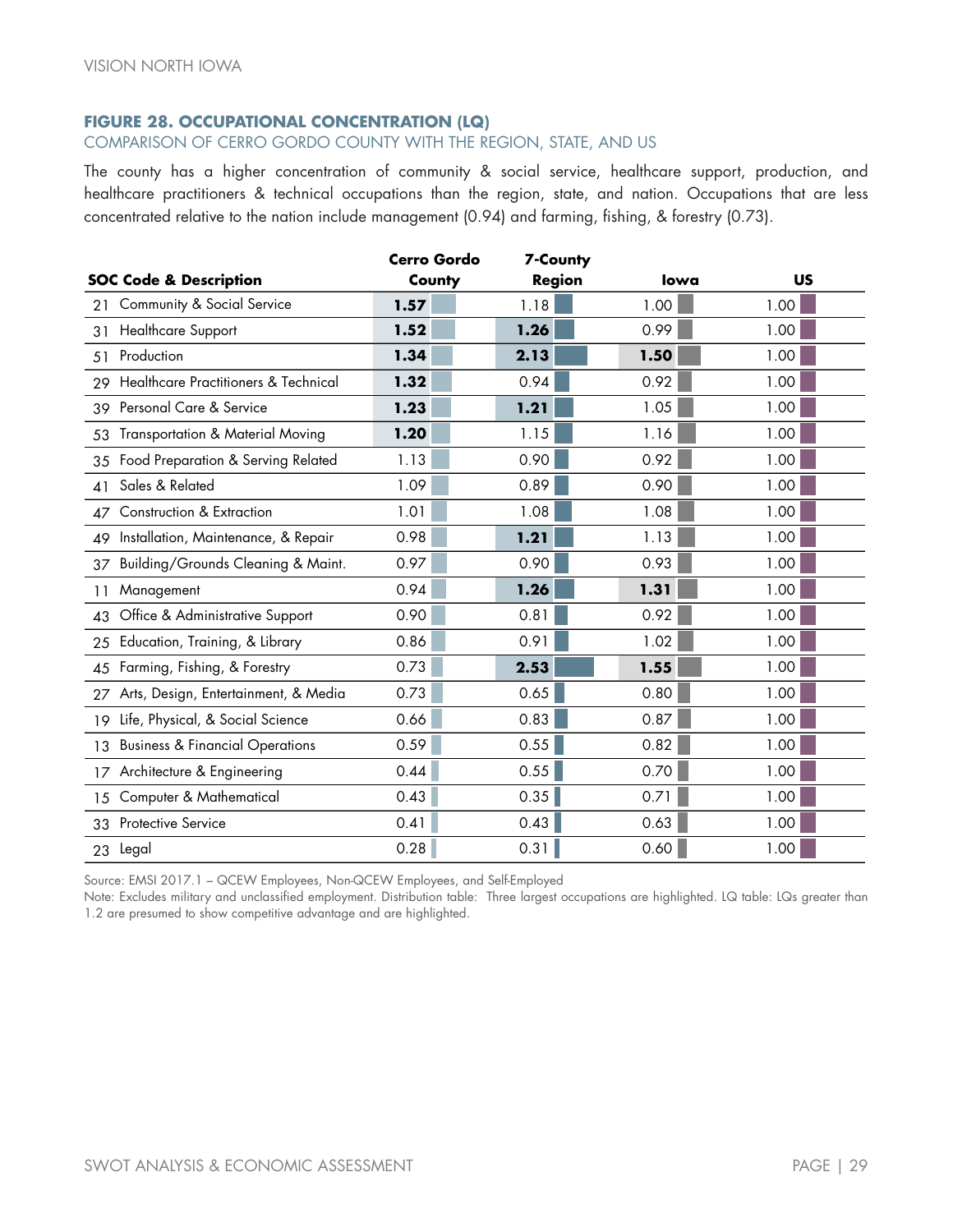#### **FIGURE 29. CERRO GORDO COUNTY WAGES IN THE CONTEXT OF US WAGE RATES** BY MAJOR OCCUPATIONAL GROUP, 2015

Among the 22 major occupational groups shown below, Cerro Gordo County's median hourly wage rates are on par with US rates in 8 occupational groups, but fall below the US in the remaining 13. Farming, fishing, & forestry is the only occupational group with higher median wages than the US in 2015.



Source: 2017.1 – QCEW Employees, Non-QCEW Employees, and Self-Employed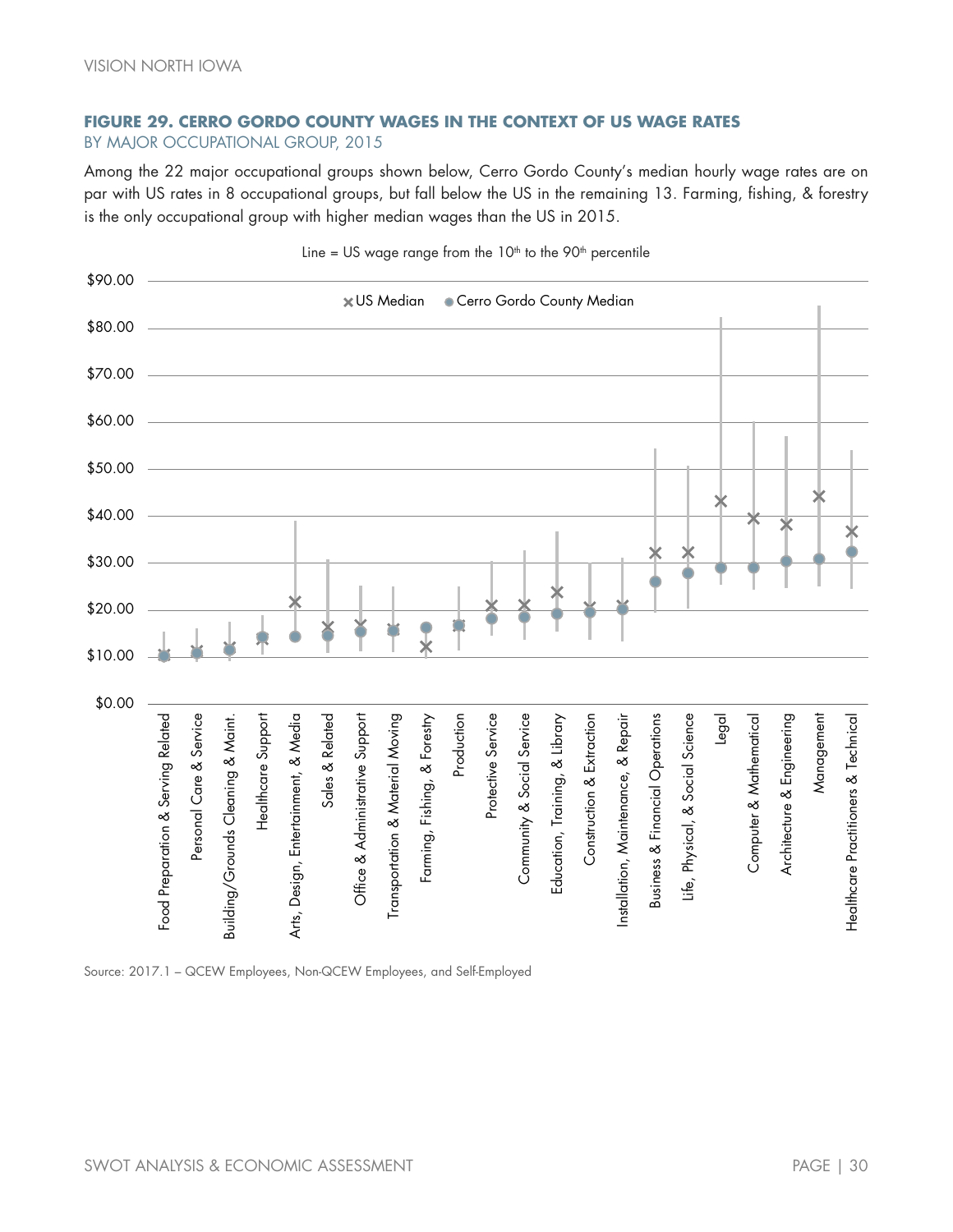## <span id="page-34-0"></span>**COMPETITIVE ANALYSIS**

As a part of the economic assessment, TIP provided statistical comparisons between the North Iowa region and several similarly situated benchmark regions nearby and around the nation. State and US data was also included in these comparisons. The regions were chosen based on TIP research, stakeholder feedback, and responses from community surveys. They include Belknap County, NH (Laconia, NH); Carter County, OK (Ardmore, OK); Dubuque County, IA (Dubuque, IA); Mower County, MN (Austin, MN); and Webster County, IA (Fort Dodge, IA). Below are rationales for the two peers chosen outside of the Mid-West region.

#### **BELKNAP COUNTY, NH (LARGEST CITY: LACONIA, NH):**

#### **Similarities:**

- Tourist area with a small city and a major lake (Lake Winnipesaukee)
- Two-hour drive time from Boston and Portland
- Similar micropolitan population size to North Iowa
- Includes an interstate highway
- Similar racial/ethnic composition

#### **Differences:**

- More of a recreational economy than agricultural
- No architectural legacies

#### **CARTER COUNTY, OK (LARGEST CITY: ARDMORE, OK):**

#### **Similarities:**

- **•** Midway between the Dallas-Fort Worth metroplex (2 hours) and Oklahoma City (2 hours)
- **•** Along the same interstate that runs through North Iowa
- **•** Agricultural region
- **•** Micropolitan population size is similar to North Iowa
- Touristy lake area nearby (Lake Murray)

#### **Differences:**

- Growing population (different dynamic than North Iowa)
- No architectural legacy to draw upon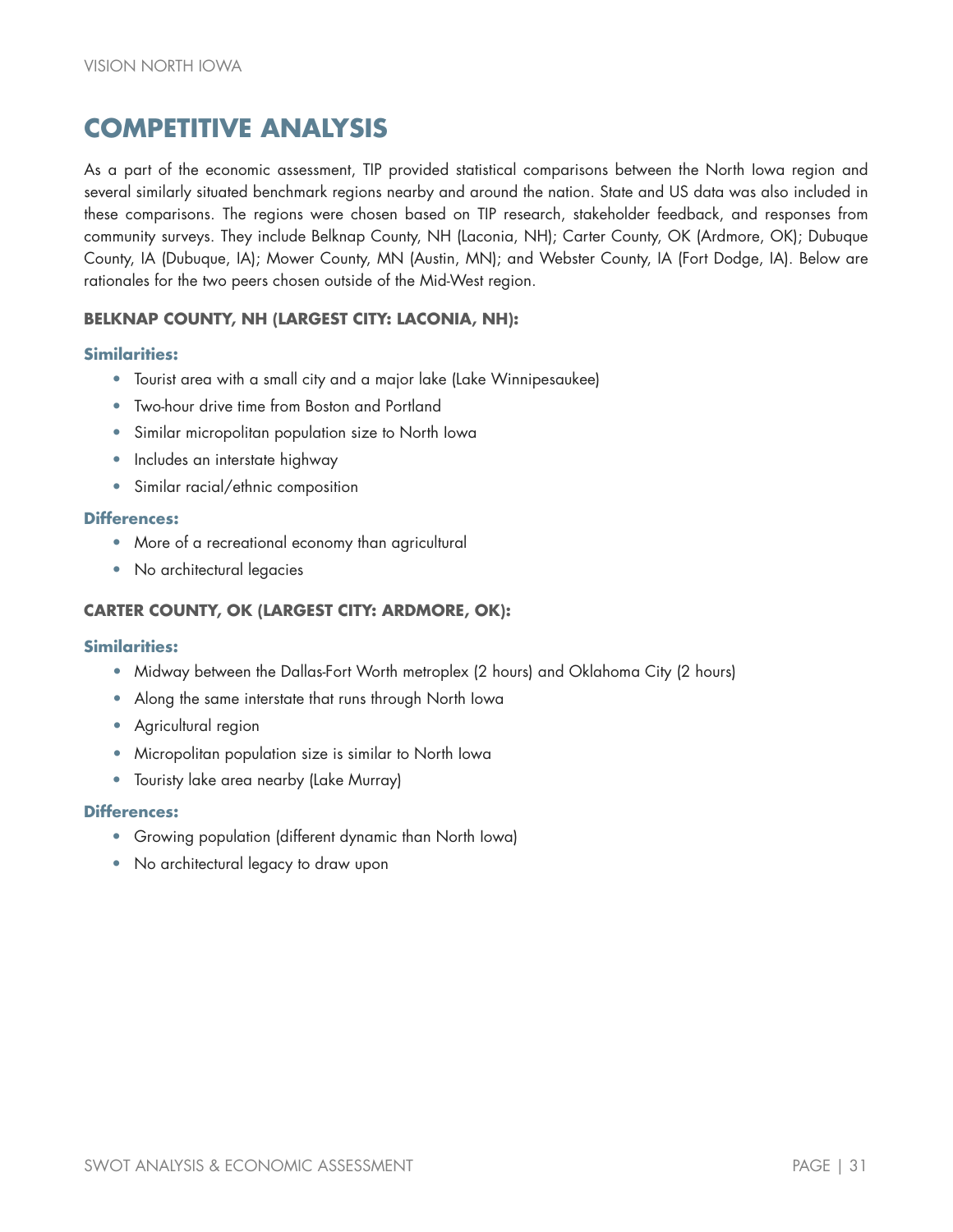#### **FIGURE 30. TOTAL POPULATION, 2010 AND 2016** WITH MEDIAN AGE (2015)

Cerro Gordo County experienced a sharper decline in total population than its peer communities, the state, and the US between 2010 and 2016, as shown in the chart below. Webster County, the closest community geographically to Cerro Gordo County, experienced a similar decline during the same period. The median age of Cerro Gordo's population was higher than the US, the state, and all the peer communities except Belknap County.

|               |               | <b>Median Age</b> |         |              |
|---------------|---------------|-------------------|---------|--------------|
| 2010          | 2016          | Net Chg.          | % Chg.  | (2015)       |
| 309, 348, 193 | 323, 127, 513 | +13,779,320       | $+4.5%$ | 37.7         |
| 93,926        | 97,003        | $+3,077$          | $+3.3%$ | 38.8         |
| 3,050,738     | 3,134,693     | +83,955           | $+2.8%$ | 38.1         |
| 47,791        | 48,556        | $+765$            | $+1.6%$ | 38.6         |
| 60,100        | 60,779        | $+679$            | $+1.1%$ | 46.1         |
| 39,188        | 39,163        | $-25$             | $-0.1%$ | 39.0         |
| 44,116        | 43,070        | $-1,046$          | $-2.4%$ | 44.2         |
| 37,876        | 36,769        | $-1,107$          | $-2.9%$ | 39.7         |
|               |               |                   |         | 2010 to 2016 |

Source: US Census Bureau, Population Estimates Program (population); ACS 5-year estimates (median age) accessed via Moody's Analytics

#### **FIGURE 31. RESIDENTIAL BUILDING PERMITS 2016**

#### TOTAL UNITS PERMITTED, SEASONALLY ADJUSTED ANNUAL ESTIMATES

Residential development was not as brisk as the rest of the state and US in 2016. However, significantly more building activity occurred in Cerro Gordo County compared to its closest neighbor, Webster County. Cerro Gordo's construction was on part with neighboring Mower County, MN.

|                            |                    | Population     |                              |
|----------------------------|--------------------|----------------|------------------------------|
|                            | <b>Total Units</b> | 2016           | <b>Total Units Permitted</b> |
| Geography                  | 2016               | (in thousands) | per 1,000 Residents          |
| lowa                       | 14,317             | 3,135          | 4.6                          |
| Dubuque County (IA)        | 368                | 97             | 3.8                          |
| <b>United States</b>       | 1,206,642          | 323,128        | 3.7                          |
| <b>Belknap County (NH)</b> | 198                | 61             | 3.3                          |
| Carter County (OK)         | 70                 | 49             | 1.4                          |
| Mower County (MN)          | 39                 | 39             | 1.0                          |
| Cerro Gordo, IA            | 38                 | 43             | 0.9                          |
| Webster County (IA)        | 18                 | 37             | 0.5                          |

Source: Moody's Analytics seasonally adjusted annual estimates based on monthly permit data collected by the US Census Bureau.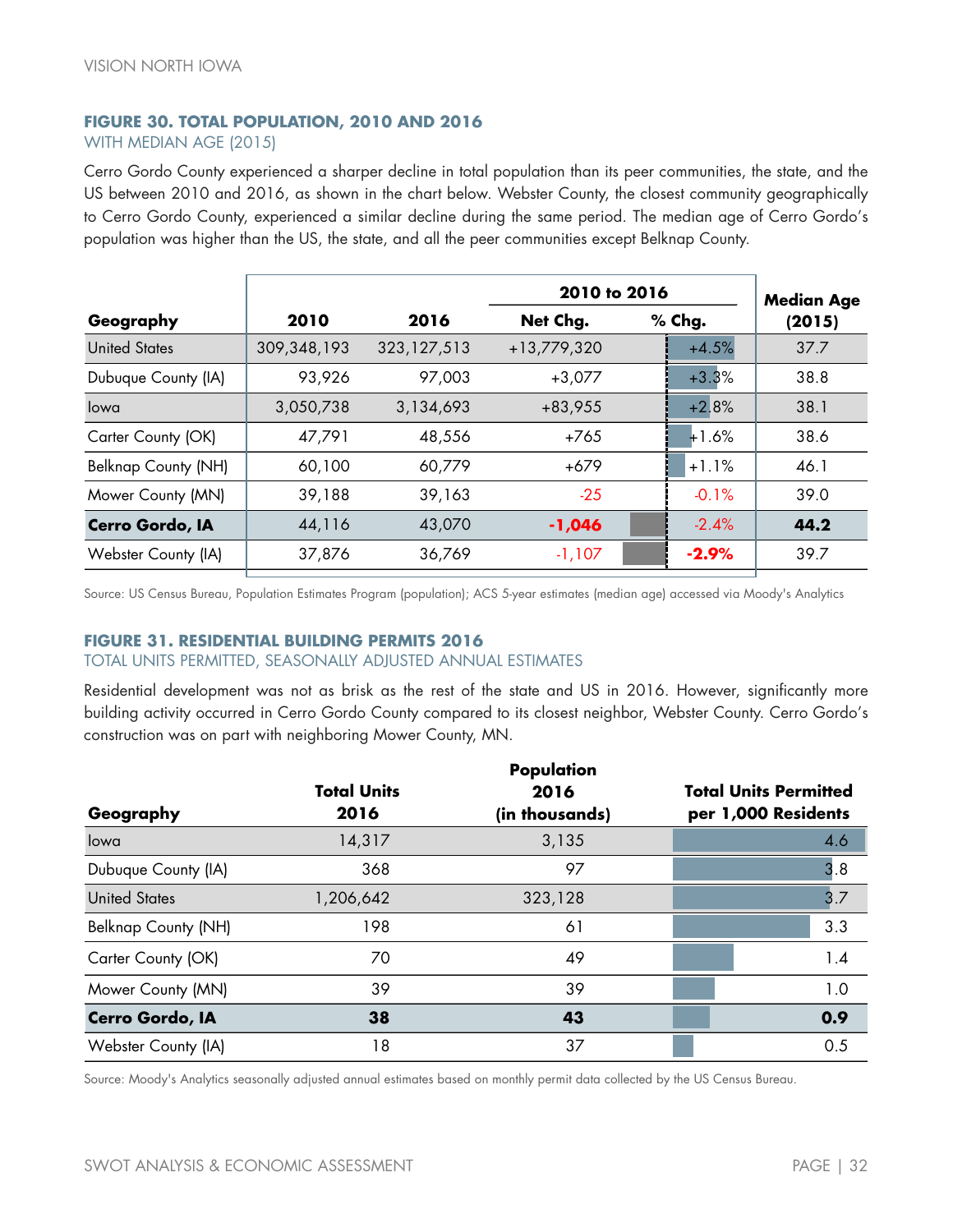#### **FIGURE 32. HOUSING AFFORDABILITY**

HOME VALUE TO INCOME RATIO

Cerro Gordo County falls in the middle of the pack in terms of housing affordability. The county has significantly lower housing costs compared to the US, but slightly more expensive housing than the state and two neighboring peer counties (Mower and Webster).

| Geography              | <b>Median Home</b><br><b>Values* (2015)</b> | <b>Median Household</b><br><b>Income (2015)</b> | <b>Housing</b><br>Affordability** |
|------------------------|---------------------------------------------|-------------------------------------------------|-----------------------------------|
| Belknap County, NH     | \$219,600                                   | \$62,159                                        | 3.53                              |
| <b>United States</b>   | \$194,500                                   | \$55,775                                        | 3.49                              |
| Dubuque County, IA     | \$149,400                                   | \$54,605                                        | 2.74                              |
| <b>Cerro Gordo, IA</b> | \$115,200                                   | \$46,122                                        | 2.50                              |
| lowa                   | \$129,200                                   | \$53,183                                        | 2.43                              |
| Mower County, MN       | \$111,700                                   | \$49,427                                        | 2.26                              |
| Carter County, OK      | \$97,000                                    | \$44,531                                        | 2.18                              |
| Webster County, IA     | \$85,900                                    | \$42,408                                        | 2.03                              |

Source: 2015 American Community Survey 5 year estimates accessed via Moody's Analytics

Notes: \*Owner-occupied units. \*\*Housing affordability: Home value/income ratio (Lower = more affordable)

#### **FIGURE 33. LABOR FORCE AND UNEMPLOYMENT RATES, 2010 TO 2016**

LABOR FORCE IN THOUSANDS

Between 2010 and 2016, Cerro Gordo County experienced a more significant decline (5.6%) in labor force than its peers, the state, and the nation. It had a lower unemployment rate than Carter County and was close to par with Webster County. It had a higher unemployment rate than the remaining three peer communities.

|                        |           |           |            | 2010 to 2016 |         | <b>Unemp. Rate</b> |
|------------------------|-----------|-----------|------------|--------------|---------|--------------------|
| Geography              | 2010      | 2016      | Net Chg.   | $%$ Chg.     |         | (As of Nov 2016)   |
| Carter County (OK)     | 21.2      | 22.6      | $+1.4$     |              | $+6.5%$ | 5.4                |
| <b>United States</b>   | 153,885.3 | 159,186.4 | $+5,301.2$ |              | $+3.4%$ | 5.3                |
| Webster County (IA)    | 20.1      | 20.7      | $+0.6$     |              | $+2.8%$ | $\mathbf{4}$ .     |
| Dubuque County (IA)    | 54.2      | 55.0      | $+0.8$     |              | $+1.4%$ | 3.4                |
| lowa                   | 1,676.9   | 1,699.3   | $+22.4$    |              | $+1.3%$ | 3.8                |
| Mower County (MN)      | 20.9      | 20.4      | $-0.4$     |              | $-2.0%$ | 3.2                |
| Belknap County (NH)    | 32.3      | 31.4      | $-0.9$     |              | $-2.7%$ | 2.6                |
| <b>Cerro Gordo, IA</b> | 24.5      | 23.2      | $-1.4$     |              | $-5.6%$ | 4.0                |

Source: Bureau of Labor Statistics accessed via Moody's Analytics